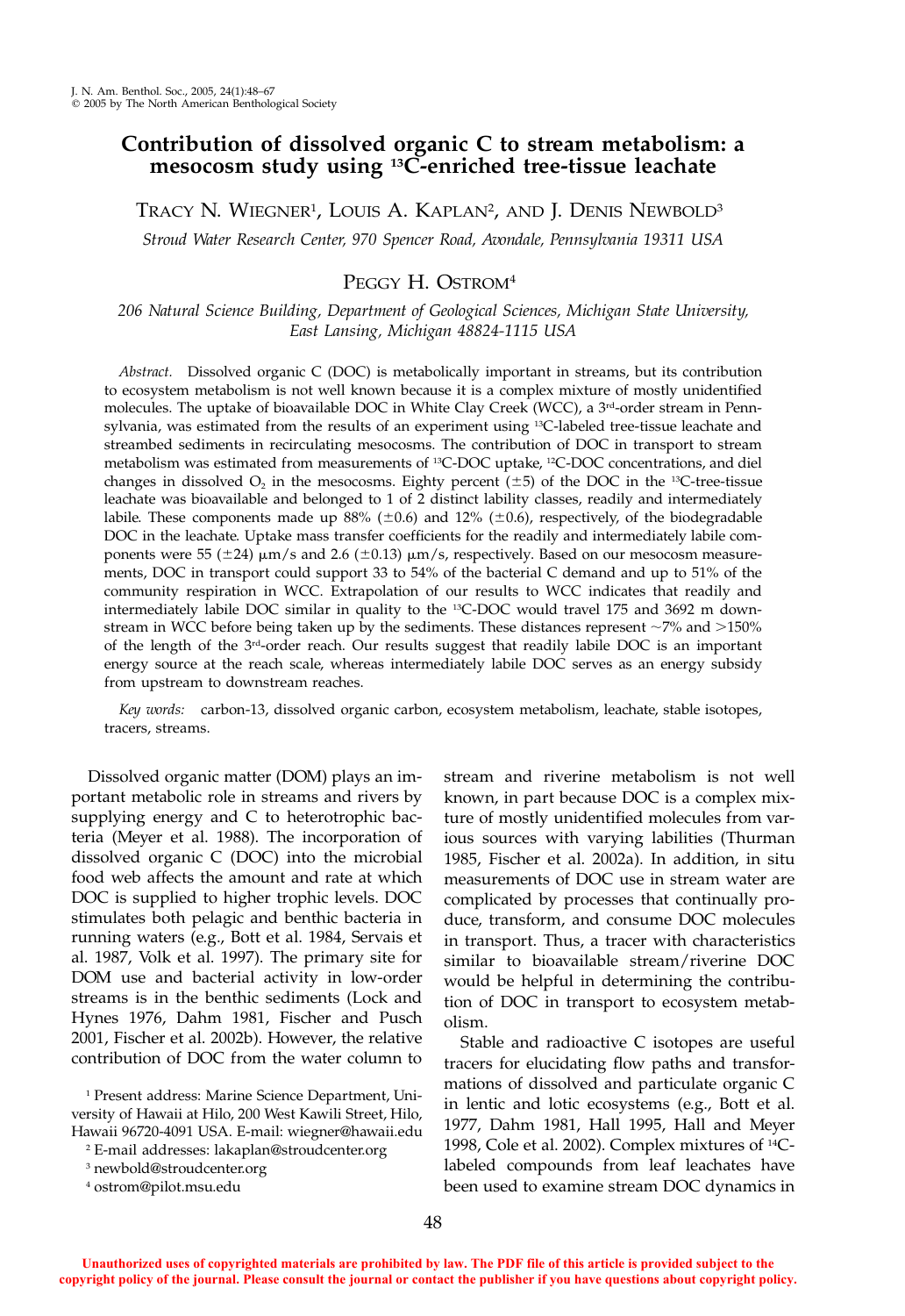laboratory mesocosms (Bott et al. 1977, Dahm 1981, 1984); however, radioisotopes generally cannot be released into the environment. To date, <sup>13</sup>C-labeled bicarbonate  $(H^{13}CO_3^-)$ , an inorganic substrate for aquatic photosynthesis, and acetate ( $^{13}$ C-CH<sub>3</sub>O<sub>2</sub>), a volatile fatty acid, have been used to examine organic C dynamics in whole-ecosystem tracer additions (Hall 1995, Hall and Meyer 1998, Cole et al. 2002). However, stream DOC uptake dynamics cannot be completely elucidated using either bicarbonate or acetate as tracers. Bicarbonate tracks autochthonous C in streams, but most stream DOC is terrestrial in origin (Kaplan and Newbold 1993, Meyer et al. 1998, Palmer et al. 2001). Acetate is a labile monomeric organic molecule, whereas stream DOC is made up of a mixture of molecules, mostly polymeric in nature, that vary in their biological availability (Thurman 1985, Kaplan and Newbold 2003).

Therefore, to examine the dynamics of stream organic matter in the laboratory and field, deciduous trees were labeled with  ${}^{13}CO_2$  to create a stable isotope tracer more representative of stream DOC than either bicarbonate or labile monomers (Wiegner et al. 2005). Leaf leachate, like stream DOC, is a mixture of organic molecules with substantial polymeric character and numerous lability fractions (Cummins et al. 1972, McClaugherty 1983, Thurman 1985, Qualls et al. 1991, Hongve 1999). A fresh extract of tree tissues is not a perfect model for stream DOC because it has not been extensively aged in the soil like most DOC entering streams. Nevertheless, DOC leached from leaf litter has been used to examine DOC dynamics in streams because leaf litter DOC can account for 30% of the daily DOC export from small, forested streams on an annual basis and as much as 42% of DOC inputs in the autumn (McDowell and Fisher 1976, Meyer et al. 1998).

Biological uptake of DOC is an enzymatic process (as reviewed in Arnosti 2003), so an accurate assessment of uptake rates requires attention to natural concentrations in the system under investigation. Many studies have examined leaf leachate uptake rates in stream systems (e.g., Cummins et al. 1972, Wetzel and Manny 1974, Lock and Hynes 1976, Dahm 1981), but most of the measurements in these studies were not accurate assessments of in situ DOC uptake because they were determined under highly elevated, and possibly saturating,

DOC concentrations rather than at tracer levels, which are ideal for characterizing uptake dynamics of an element (Mulholland et al. 1990, Hart et al. 1992, Mulholland et al. 2002). In our study, 13C-labeled tree-tissue leachate was used as a DOC tracer to examine DOC cycling within streambed sediments. Contributions of DOC in transport to stream ecosystem metabolism were estimated in mesocosms with streambed sediments from measurements of 13C-DOC uptake, 12C-DOC concentrations, and diel changes in dissolved  $O<sub>2</sub>$ .

#### **Methods**

# *Study site*

Water and sediments for the <sup>13</sup>C-DOC uptake experiment were collected from the east branch of White Clay Creek (WCC), a 3rd-order stream with intact riparian woodlands. The stream is located in the Piedmont Physiographic Province of southeastern Pennsylvania, USA (lat 39°53'N, long 75°47'W). WCC drains 725 ha of agricultural (52% equine/bovine pasture, 22% tilled/ hayed) and wooded land (23%), and the 3<sup>rd</sup>-order reach is  $\sim$ 2400 m long (Newbold et al. 1997). The dominant tree species are beech (*Fagus grandifolia*), red and black oak (*Quercus rubra* and *Q. velutina*), and tulip poplar (*Liriodendron tulipifera*). The soils in the watershed are typic hypludults, except in the riparian zones, where aquic fragiudults predominate. Mean annual stream flow, stream water temperature, and local precipitation are  $115$  L/s,  $10.6^{\circ}$ C, and  $105$ cm, respectively (Newbold et al. 1997). The stream gradient is 0.008 m/m (Newbold et al. 1997). Streambed sediments are made up of clay-, silt-, and sand-sized particles in pools and runs, with gneiss- and schist-derived gravel and cobble in riffles (Kaplan et al. 1980). The stream has an estimated wetted area of 24,000 m<sup>2</sup> at base flow (Newbold et al. 1997).

#### *Synthesis of a 13C-labeled stream DOC tracer*

Synthesis of a 13C-labeled stream DOC tracer began in June 2001, when thirty-two 1-y-old tulip poplar seedlings were grown with  ${}^{13}CO_2$  at the National Phytotron located at Duke University, Durham, North Carolina, USA (Wiegner et al. 2005). Tulip poplar trees were selected for this work because they are one of the most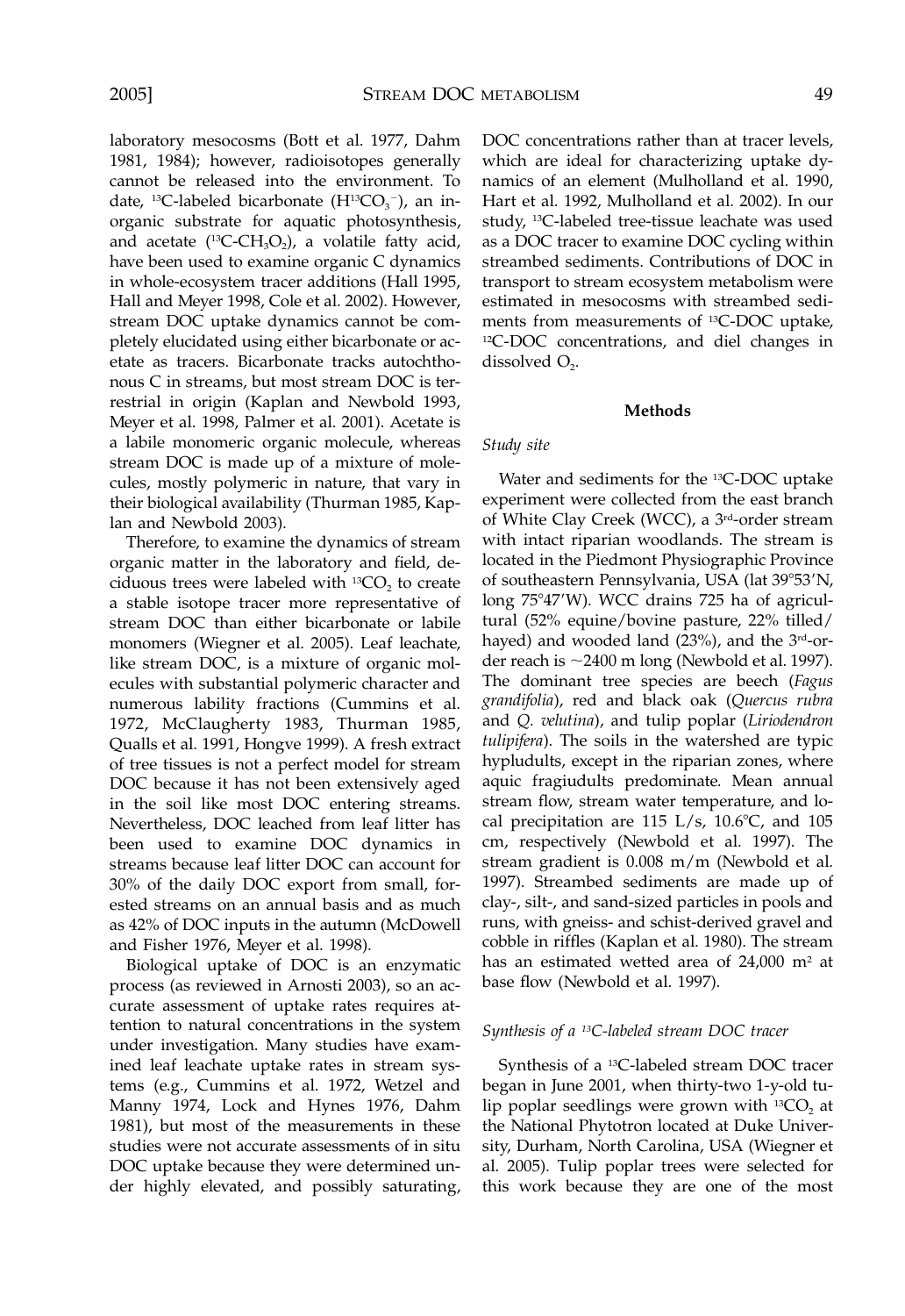TABLE 1. Mean  $(\pm 1 \text{ SD})$  physical and environmental conditions in recirculating mesocosms, the artificial stream, and White Clay Creek (WCC) during <sup>13</sup>C-DOC uptake experiment. PAR = photosynthetically active radiation.

| Variable                                                                 | Mesocosm            | Artificial stream     | WCC.               |
|--------------------------------------------------------------------------|---------------------|-----------------------|--------------------|
| Velocity $(m/s)$                                                         | 0.06                | $0.09$ ( $\pm 0.01$ ) | $0.16~(\pm 0.1)$   |
| Depth $(m)$                                                              | 0.83 <sup>a</sup>   | $0.05$ ( $\pm 0.01$ ) | $0.06~(\pm 0.03)$  |
| Temperature $(^{\circ}C)$                                                | $(\pm 0.5)$<br>22.0 | 20.3 $(\pm 2.1)$      | 20.3 $(\pm 1.6)$   |
| Light intensity ( $\mu$ mol photons m <sup>-2</sup> s <sup>-1</sup> PAR) | 288<br>$(\pm 0.3)$  | 62.7 $(\pm 0.8)$      | $(\pm 327)$<br>212 |

 $a$  Effective depth of the mesocosm calculated as (volume of water in the mesocosm  $-$  volume of sediment tray)/(surface area of sediment tray). Effective depth of the mesocosms was used in calculations of mass transfer coefficients. See text for details. Actual depth of water directly above the sediment trays was 0.04 m

abundant trees in the WCC watershed, and they are ideal for stable isotope labeling because they grow rapidly. The 13C-labeled tulip poplar trees were harvested, dried to a constant mass at  $60^{\circ}$ C, and ground in a Wiley Mill through a 250--m-mesh sieve. Approximately 1 g of ground tree tissue (60.9% leaves, 24.6 % stems, 14.5% roots, based on tissue mass) was added to 1 L of filtered (0.2-µm polyethersulfone membrane; Gelman Supor®-200, East Hills, New York) deionized water (DIW). The mixture of all treetissue types (leaf, stem, and root) was used to generate a leachate representative of organic matter inputs from trees to streams. The water and plant material were stirred gently with a Teflon-coated stir bar in a 1-L glass container in the dark at  $4^{\circ}$ C for 24 h. After 24 h, the water and plant material were centrifuged at 17,931  $\times$ g for 0.5 h. The supernatant was filtered through a DIW-rinsed GF/F (Whatman, Clifton, New Jersey) filter and Tyndallized in 2 cycles (70°C water bath for 0.5 h, cycles separated by 24 h at room temperature) to ensure biological stability. The leachate was stored at  $4^{\circ}C$  in the dark for  $\sim$ 4 mo until the experiment began. The DOC concentration and  $\delta^{13}$ C value of the leachate were 10.8 mmol C/L and 6095, respectively. All glassware and GF/F filters used in our study were combusted at  $500^{\circ}$ C for 6 h.

### *Sediment collection*

Sandy sediments were collected from WCC during July 2002 and placed in 4 galvanized steel trays (19 cm [l]  $\times$  9 cm [w]  $\times$  3.75 cm [h]) with detachable bottoms perforated by 0.32-cmdiameter holes that allowed water exchange. The trays of streambed sediments were placed in an artificial stream located in a greenhouse to protect them from disturbance during storms. The artificial stream was fed with WCC water, and the water velocity and depth in the artificial stream were similar to the sampling site (Table 1). Three layers of black nylon screen were placed over the sediment trays to reduce algal growth during an 18-d incubation period.

# *13C-DOC uptake experiment*

Three of the 4 sediment trays were transferred to individual 15-L recirculating Plexiglas- mesocosms (Rapid Creek Research, Boise, Idaho) with Venturi flume inserts. The  $4<sup>th</sup>$  sediment tray remained in the artificial stream and served as a reference for sediment characteristics before the 13C-DOC uptake experiment. The Venturi flume improved control of current velocity over the sediments. The sediment trays were placed into the wells of the Venturi flumes with their top surfaces contiguous with the front ramps of the flumes, and the chambers were closed and filled with WCC water that had been filtered through a 3-stage glass-fiber cartridge filter system (Balston, Cleveland, Ohio) consisting of  $75$ -,  $25$ -, and  $0.3$ - $\mu$ m filters in series (Kaplan 1994). The depth of the water directly above the sediments was 0.04 m, a water depth similar to WCC (Table 1); the effective depth of the water above the sediments was 0.83 m ([mesocosm volume  $-$  sediment tray volume]/sediment tray area). Air bubbles were dislodged from the mesocosms, and water was recirculated through the system. The water velocity was controlled with a Tarpon Bay model pump speed controller (Rapid Creek Research) set to 0.06 m/s, a velocity similar to that measured in WCC prior to the experiment (Table 1). A water jacket filled with WCC water was used to con-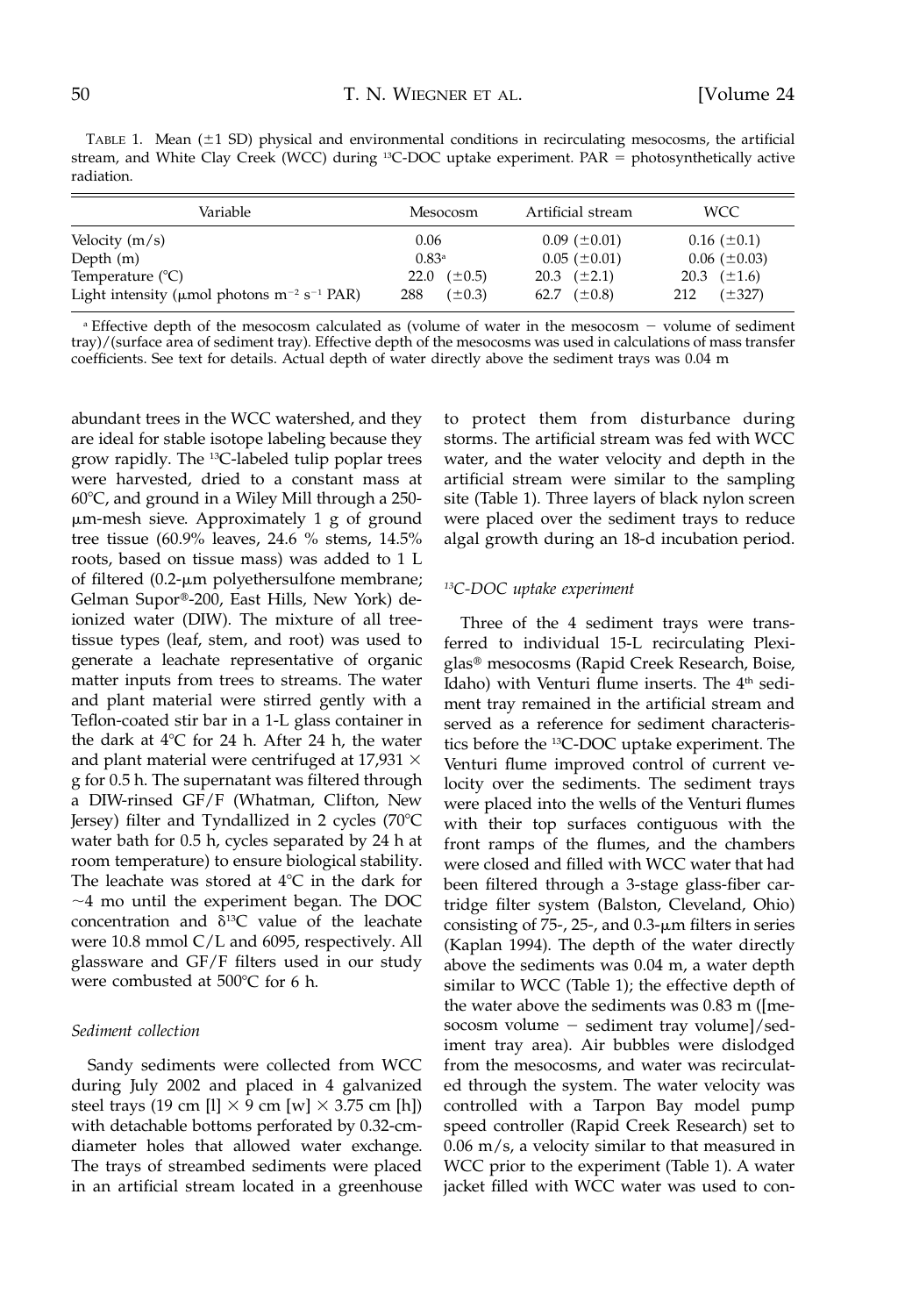trol water temperature in the mesocosms. Photosynthetically active radiation (PAR) was supplied by 400-W halogen bulbs (coated MetalArc; OSRAM Sylvania, Danvers, Massachusetts) suspended above each mesocosm. The lights were placed on a timer with 14/10 h light/dark cycle, and the mesocosms were covered with black plastic at night to prevent room light from entering them.

Sondes with dissolved  $O<sub>2</sub>$  and temperature/ conductivity probes (YSI Model 600 XL, Yellow Springs, Inc., Yellow Springs, Ohio) were inserted into the recirculation line of each mesocosm.  $O<sub>2</sub>$  and temperature were measured every 10 min and stored on a data logger (Covington Controller, Rapid Creek Research). Photosynthesis and respiration were measured for 1.5 h on day 1 of the experiment in the light and dark, respectively.

Eight mL of the 13C-DOC tracer were injected into the mesocosm water, and uptake by the stream sediments was quantified with time series DOC (total DOC =  $^{12}C + ^{13}C$ ) and  $^{13}C$ -DOC concentration measurements. The water volume in the mesocosms was maintained throughout the experiment by replacing the volume removed (320 mL) during sampling with an equal volume of filtered stream water (0.3-µm, glass fiber; Balston). Sampling times were based on previous measurements for glucose and arabinose uptake in WCC (Kaplan and Newbold 2003) and were selected to capture uptake lengths of 3 potential DOC lability classes, 2 similar to glucose and arabinose and 1 more refractory. Water samples were filtered (GF/F, Whatman) and DOC samples were analyzed immediately. Samples for isotope analysis were stored frozen in 250-mL plastic containers until analysis. In addition, initial and final water samples (40 mL) were formalin-fixed for epifluorescence microscopic counts (EMC) of suspended bacteria.

At the end of the experiment, the sediment trays from the mesocosms and artificial stream were sampled for bacterial abundance, organic matter content, chlorophyll *a* (chl *a*), and particlesize distribution. The upper 3 mm of the sediments were removed with an Exacto knife, placed in an aluminum weigh boat, homogenized, and subsampled by wet mass: 1 g for EMC, 5 to 6 g for organic matter content, 6 to 7 g for chl *a,* and the balance for particle-size analysis.

#### *Analytical methods*

*Stream water chemistry.* DOC was measured by Pt-catalyzed persulfate oxidation using either an OI 700 or an OI 1010 (O. I. Corporation, College Station, Texas) C analyzer (Kaplan 1992). Preparation of DOC for isotope analysis followed the method of Gandhi et al. (2004). Samples (100–200 mL) were concentrated to 1 to 2 mL via rotary evaporation, and 300  $\mu$ L of the concentrate were dried in a silver capsule and analyzed for C isotopes using an elemental analyzer (EA3000, Eurovector, Milan, Italy) interfaced to a PRISM (GV Instruments, Manchester, UK) stable isotope mass spectrometer. Stable C isotope ratios were expressed as:

$$
\delta^{13}C = [(R_{SAMPLE}/R_{PDB}) - 1] \times 1000 \qquad [1]
$$

where  $R$  is  $^{13}C/^{12}C$ . The standard was V-PDB, and the reproducibility of these measurements at natural abundance levels was  $\leq 0.2\%$  and  $<$ 27‰ at values >95‰ (Gandhi et al. 2004, Wiegner et al. 2005).

*Bacterial abundance.* Bacterial abundance in sediment and water samples was measured from EMC after staining with propidium iodide (PI) (Sigma, St. Louis, Missouri; Bott and Kaplan 1993) according to a method modified from Battin et al. (2001). Formalin-preserved EMC samples were incubated in 5 mL of filtered (0.2 μm, Acrodisc®, HT Tuffryn® membrane; Pall Gelman Laboratory, East Hills, New York) 0.2 mol/L tetrasodium pyrophosphate for  $\geq 0.5$  h, and were subsequently sonicated (1.5 min, 50– 70 W output) to detach the bacterial cells from the sediment (Velji and Albright 1985). The samples were vortexed, and 1 mL was transferred to a sterile Falcon tube with 1 mL of the tetrasodium pyrophosphate. The samples were incubated for 0.5 h, and subsequently were sonicated (50–70 W output). Following sonication, 2 mL of 60% glycerol were added and the samples were vortexed and centrifuged for 3 min at 853  $\times$  g to reduce background fluorescence from mineral particles. For sediment samples, 1 mL of the glycerol/sample suspension was transferred to a sterile Falcon tube and diluted 1:10 with 9 mL of  $2.5\%$  0.2- $\mu$ m-filtered formaldehyde. Water samples were not diluted. Samples  $(300 - 500 \mu L)$  of diluted sediment suspensions or 500  $\mu$ L–3 mL of undiluted stream water) were stained with 5 drops of PI (0.2 mg/L) and filtered onto a black 0.2-µm polycarbonate filter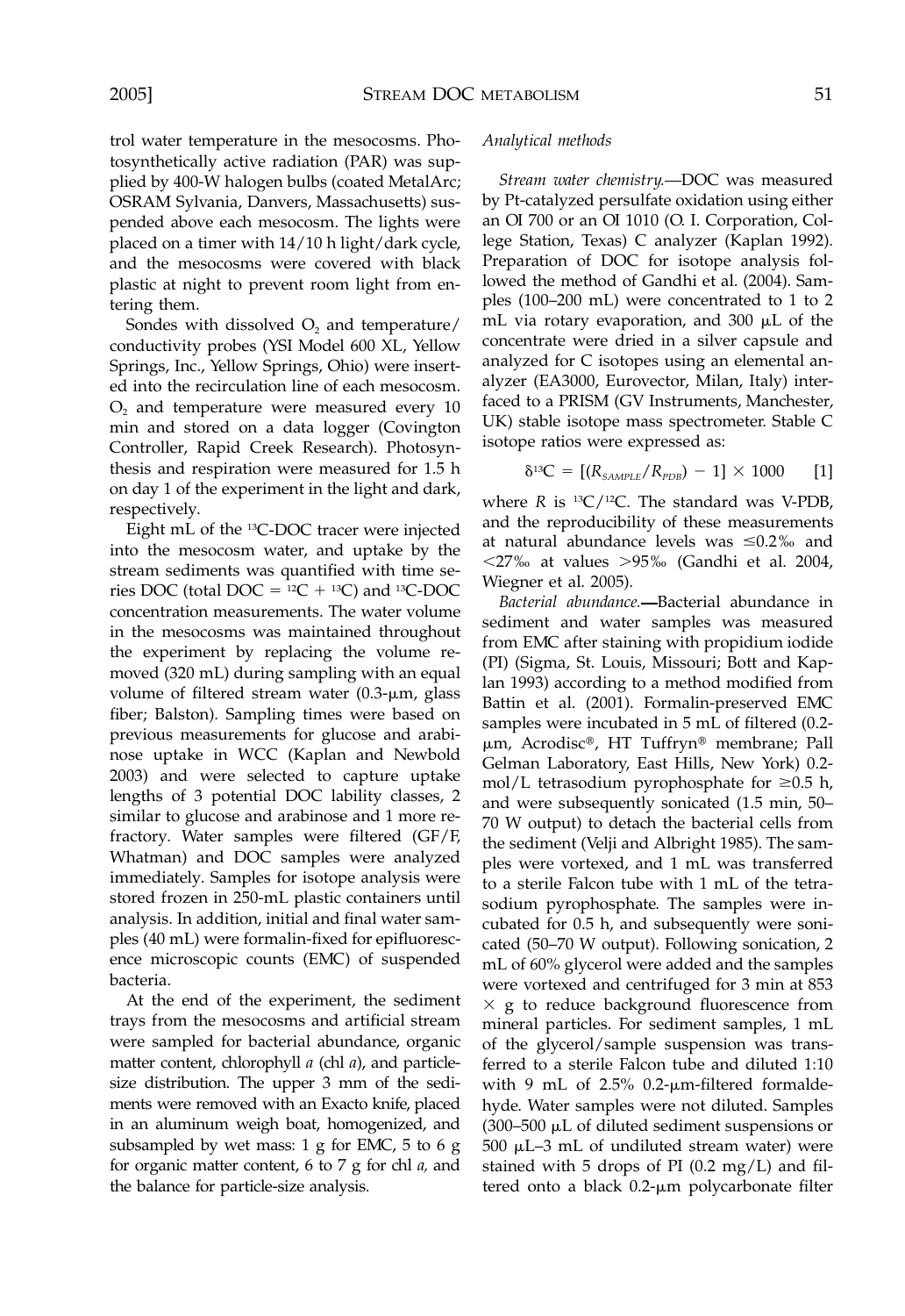(Poretics, Osmonics, Inc., Minnetonka, Minnesota). Bacterial cells were counted in 20 fields on a Zeiss Universal microscope equipped with epifluorescence illumination. Three filters were counted for each sediment or water sample.

*Sediment organic matter and chl* a*.* Sediment organic matter content was determined as ashfree dry mass (AFDM). Sediments were placed in precombusted Al weigh boats, dried to a constant weight at 105°C, and ashed at 500°C for 6 h. Sediment chl *a* samples were centrifuged at  $17,077 \times$  g for 10 min and decanted, and pellets were frozen prior to extraction. Chl *a* was extracted with 15 mL of analytical-grade acetone at  $0^{\circ}$ C in the dark for 24 h. Following extraction, the sediments were vortexed, centrifuged at  $17,077 \times$  g for 10 min, and the absorbance of the supernatant was measured at 750 and 655 nm on a Perkin–Elmer Lambda 3B UV/VIS spectrophotometer. Two drops of 1 N HCl were added to the supernatant, and absorbance was measured again at 750 and 655 nm to correct for pheophytins (Lorenzen 1967).

*Sediment particle size distribution.* Sediments were dried at  $105^{\circ}$ C to a constant mass and wetsieved through a series of 4 sieves  $(53-\mu m, 106-\mu m)$ -m, 1-mm, 4-mm mesh sizes). Particles that passed through the 53-µm sieve were further separated into 15- and  $0.5$ - $\mu$ m fractions using  $15$ - $\mu$ m-mesh Nitex netting and GF/F filters under vacuum, respectively.

## *Calculations*

<sup>13</sup>C-DOC uptake.<sup>13</sup>C enrichment (fractional abundance, *F*) in all DOC samples (stream water, mesocosm water, 13C-leachate) was calculated using measured δ<sup>13</sup>C-DOC values as:

$$
F = R_{sAMPLE}/(R_{sAMPLE} + 1) = {}^{13}C/({}^{12}C + {}^{13}C)
$$
\n[2]

These data were then used in a mixing model to provide estimates of the fraction of C from the tree-tissue leachate in the bulk DOC pool  $(f_L)$ during the uptake experiment (Wiegner et al. 2005) as:

$$
f_L = [(F_M - F_s)/(F_L - F_s)] \tag{3}
$$

where  $F_M$  is the measured fractional abundance of <sup>13</sup>C-DOC in the mesocosms,  $F<sub>S</sub>$  is the measured fractional abundance of <sup>13</sup>C-DOC in WCC water prior to the <sup>13</sup>C-leachate addition, and  $F<sub>L</sub>$ is the measured fractional abundance of 13C- DOC in the tree-tissue leachate. The 13C-DOC concentration of the 13C-leachate in the mesocosms  $(^{13}C_L)$  was calculated as:

$$
^{13}C_L = f_L C_M F_L \tag{4}
$$

where  $C_M$  is the DOC concentration measured in the mesocosm.  $C_M$  was calculated for each sampling time during the uptake experiment from measured  $\delta$ <sup>13</sup>C-DOC and DOC values. <sup>13</sup>C-DOC concentrations of the 13C-leachate in the mesocosms were corrected for stream water dilution during the experiment.

DOC in stream water is not uniformly labile and the molecules making up this pool most likely represent a nearly continuous array of labilities. The temporal loss-rate curve for stream DOC was approximated from the sum of a few 1<sup>st</sup>-order loss rates for different DOC lability classes. Based on previous work with monomers and algal leachates in WCC (L.A. Kaplan and co-workers, unpublished data; J.D. Newbold and co-workers, unpublished data), our expectation was to resolve 2 to 3 DOC lability classes, ranging from readily labile (rapidly taken up) to refractory (undetectable uptake), in the 13C-DOC tracer. An attempt was made to resolve 3 significant uptake rate coefficients for 3 individual DOC lability classes from the temporal uptake rate curve by nonlinear least squares analysis (SAS, version 8.1, SAS Institute, Cary, North Carolina). However, only 2 significant uptake rate coefficients  $(k_1, k_2)$  for the <sup>13</sup>C-DOC tracer were resolved. The equation used to calculate these coefficients was:

$$
{}^{13}C_L = C_1 e^{-k_1 t} + C_2 e^{-k_2 t}
$$
 [5]

where  $C_1$  and  $C_2$  are the initial <sup>13</sup>C-DOC concentrations in the 2 DOC lability classes at the beginning of the experiment, and *t* is the elapsed time of the experiment. Uptake mass transfer coefficients  $(V_{f1}, V_{f2})$  for these components were calculated from the equation:

$$
V_f = k/h \tag{6}
$$

where *h* is the effective water depth in the mesocosms (Stream Solute Workshop 1990). The uptake mass transfer coefficient is often thought of as the average vertical velocity at which a solute migrates through the sediment–water interface (Stream Solute Workshop 1990).

*Metabolism.* - Rates for net primary productivity (NPP) were calculated from increases in the dissolved  $O<sub>2</sub>$  concentration in the light (as de-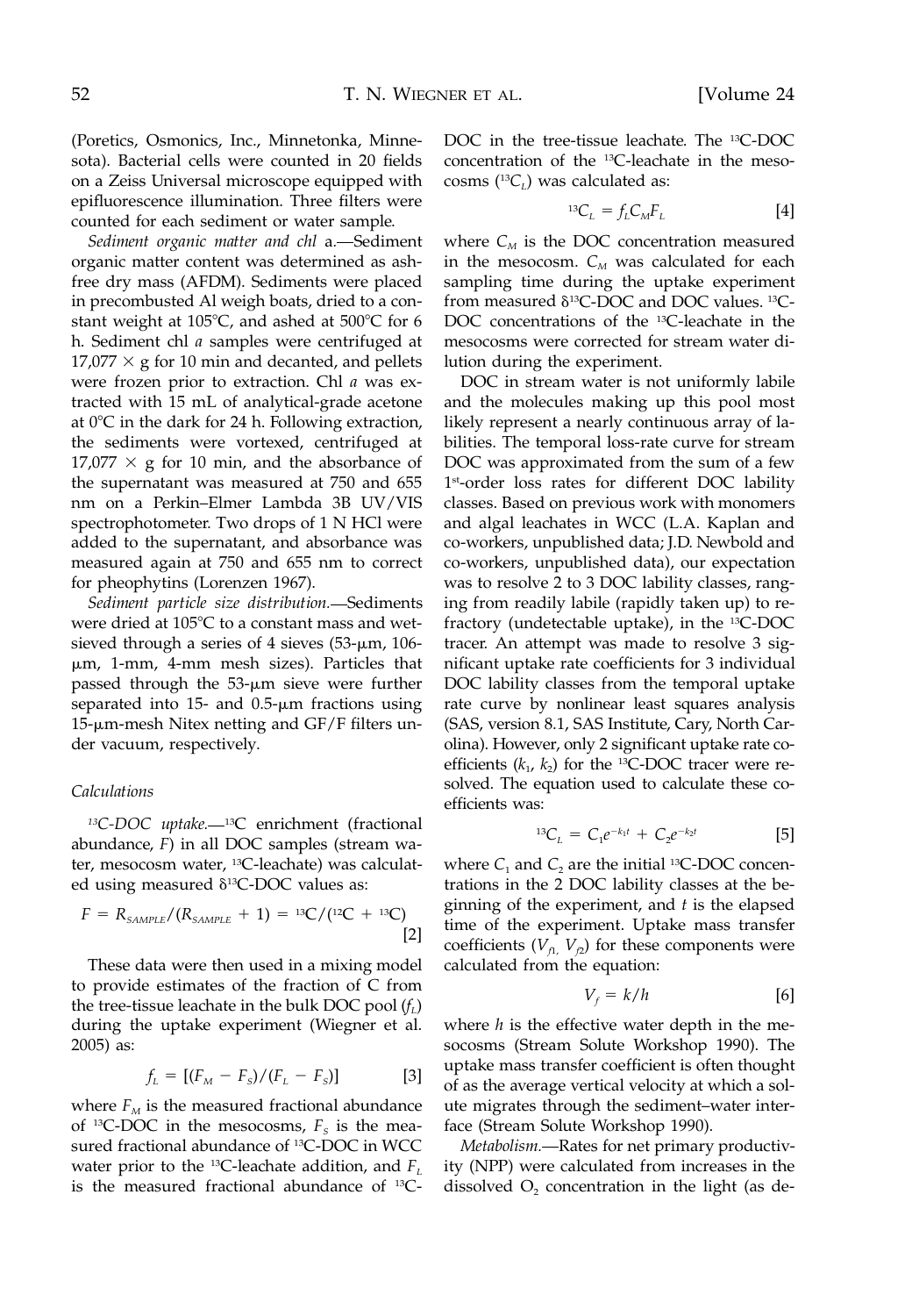

Elapsed time (h)

FIG. 1. Changes in dissolved organic C (DOC) concentration in the recirculating mesocosms during the <sup>13</sup>C-DOC uptake experiment. Background DOC concentration in the stream is shown for reference on each panel.

scribed in the section above). Respiration (RESP) rates were calculated from decreases in the dissolved  $O<sub>2</sub>$  concentration in the dark and are reported as positive values. Gross primary productivity (GPP) rates were estimated from the sum of the hourly rates for NPP and RESP  $(GPP = NPP + RESP)$ . Net ecosystem metabolism (NEM) was calculated over a 24-h period as the difference between GPP and RESP (NEM  $=$  GPP<sub>DAY</sub>  $-$  RESP<sub>24 h</sub>), assuming that the respiration rate was constant over a diel cycle (i.e.,  $RESP<sub>day</sub> = RESP<sub>NGHT</sub>$ . GPP, RESP, and NEM were converted to units of C assuming a photosynthetic and respiratory quotient of 1.35 and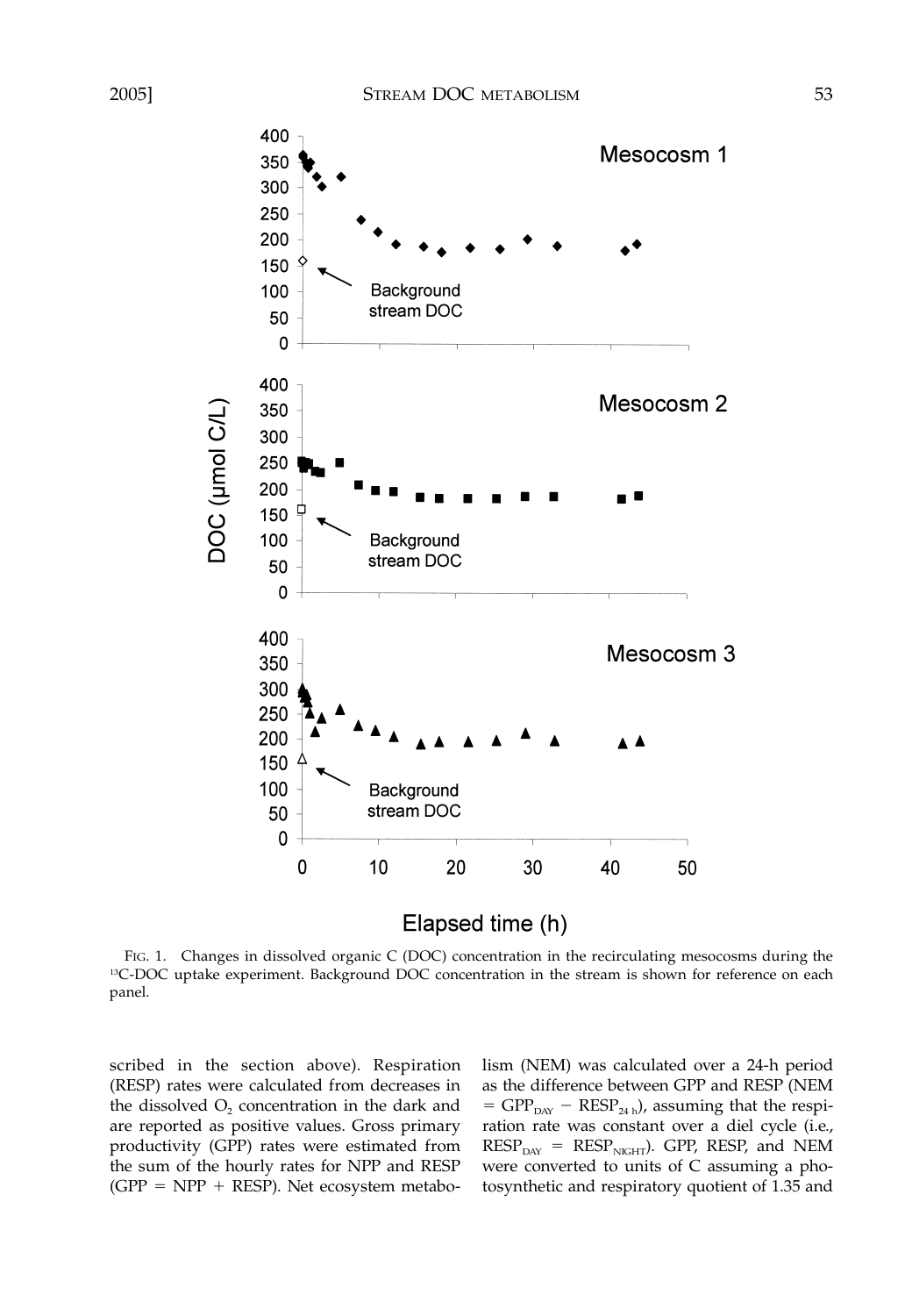TABLE 2. Mean  $(\pm 1 \text{ SD})$  characteristics of sediments used in <sup>13</sup>C-dissolved organic C (DOC) uptake experiment in comparison to typical White Clay Creek (WCC) sediments. Chl  $a =$  chlorophyll  $a$ , DM = dry mass,  $RESP =$  respiration,  $GPP =$  gross primary productivity,  $NEM =$  net ecosystem metabolism.  $ND =$  measurements not made.

|              |                                |                                   |                            |                                         | Bacterial cell abundance                  |  |
|--------------|--------------------------------|-----------------------------------|----------------------------|-----------------------------------------|-------------------------------------------|--|
| Mesocosm     | Median grain<br>size $(\mu m)$ | % Organic<br>content <sup>a</sup> | Chl a<br>(mg chl $a/m^2$ ) | Sediment<br>$(10^9 \text{ cells/g DM})$ | Water column<br>$(10^6 \text{ cells/mL})$ |  |
| Control      | 80.2                           | $2.08 \ (\pm 0.07)$               | 226.52                     | 1.1 $(\pm 0.6)$                         | $0.2~(\pm 0.0)$                           |  |
| $\mathbf{1}$ | 81.3                           | 2.22 $(\pm 0.49)$                 | 224.66                     | 1.2 $(\pm 0.5)$                         | 1.4 $(\pm 0.2)$                           |  |
| 2            | 85.1                           | 1.61 $(\pm 0.16)$                 | 227.08                     | 1.1 $(\pm 0.3)$                         | $1.6~(\pm 0.1)$                           |  |
| 3            | 77.1                           | 2.29 $(\pm 0.16)$                 | 296.13                     | 1.3 $(\pm 0.2)$                         | 1.4 $(\pm 0.1)$                           |  |
| Mean         | 80.9 $(\pm 3.3)$               | $2.05 (\pm 0.37)$                 | $243.60 (\pm 35.04)$       | $1.1 (\pm 0.4)$                         | $1.5 \ (\pm 0.2)^{b}$                     |  |
| <b>WCC</b>   | $(\pm 200)^{\circ}$<br>580     | 1.56 $(\pm 0.55)^c$               | 32.46 $(\pm 2.76)^d$       | 4.7 $(\pm 3.2)^e$                       | 0.4 <sup>f</sup>                          |  |

<sup>a</sup> Determined as ash-free dry mass (AFDM)

**b** Mean of 3 experimental mesocosms

<sup>c</sup> Taken from Bott and Kaplan 1985

 $d$  T. L. Bott, Stroud Water Research Center, personal communication; mean ( $\pm$ 1 SD) from wooded reach in WCC during summers 1997, 2000, and 2001

<sup>e</sup> Taken from Kaplan et al. 1992 (intact core)

<sup>f</sup> Taken from Battin et al. 2003

0.85, respectively (Hutchinson 1957, Vollenweider 1974).

## **Results**

DOC was released initially from all 3 sediment trays when they were placed in the mesocosms (Fig. 1). This DOC increased the DOC concentration of the stream water by  $91\%$  ( $\pm 34$ ) (mean  $\pm$ 1 SD). The sediments used in the experiment were consistently heterotrophic (RESP GPP; Table 2). The absolute rates of GPP and RESP in the mesocosms were  $3\times$  higher than rates measured in a wooded reach of WCC, but the degree of heterotrophy was comparable to whole-stream estimates of NEM (Table 2). Sediment tray chl  $a$  concentrations were  $8\times$  higher and bacterial abundances were  $4\times$  lower than values for streambed sediments sampled directly from WCC.

The 13C-labeled DOC tracer addition increased the stream DOC by 3% and was used rapidly in all 3 mesocosms. Overall,  $80\%$  ( $\pm 5$ ) of the 13C-DOC added to the mesocosms was consumed (Fig. 2). Regressions fit to the temporal 13C-DOC uptake curves were significant  $(p \le 0.001)$  and revealed 2 distinct lability classes in the leachate (Table 3). The 2 DOC pools were categorized as readily and intermediately labile based on their uptake coefficients. The readily and intermediately labile components

made up  $88\%$  ( $\pm 0.6$ ) and 12% ( $\pm 0.6$ ), respectively, of the biodegradable DOC (BDOC) (expressed as % of the initial 13C-DOC taken up in the experiment). Significant uptake coefficients  $(p < 0.05)$  were estimated for the readily labile component of the leachate in all 3 mesocosms (Table 3). The estimated uptake rate coefficient for one mesocosm was  $2\times$  higher than the values for the other 2 mesocosms, but the confidence intervals for all 3 mesocosms overlapped (Table 3). This difference among the mesocosms in the uptake coefficients for the readily labile component of the leachate also affected the estimated uptake mass transfer coefficients (Table 3). In contrast, only one of the estimated uptake coefficients measured for the intermediately labile 13C-DOC pool was significant (mesocosm 2,  $p < 0.05$ ), but the estimated uptake rate coefficients were similar (Table 3). Estimated uptake mass transfer coefficients were  $\sim$ 16 to 30 $\times$  faster for the readily labile component of the 13C-DOC  $(V<sub>f1</sub>)$  than for the intermediately labile component  $(V_{f2})$ .

#### **Discussion**

#### *Stream sediment characteristics*

The pulse of DOC (<sup>12</sup>C and <sup>13</sup>C) released from mesocosm sediments was a disturbance artifact associated with the transfer of sediments from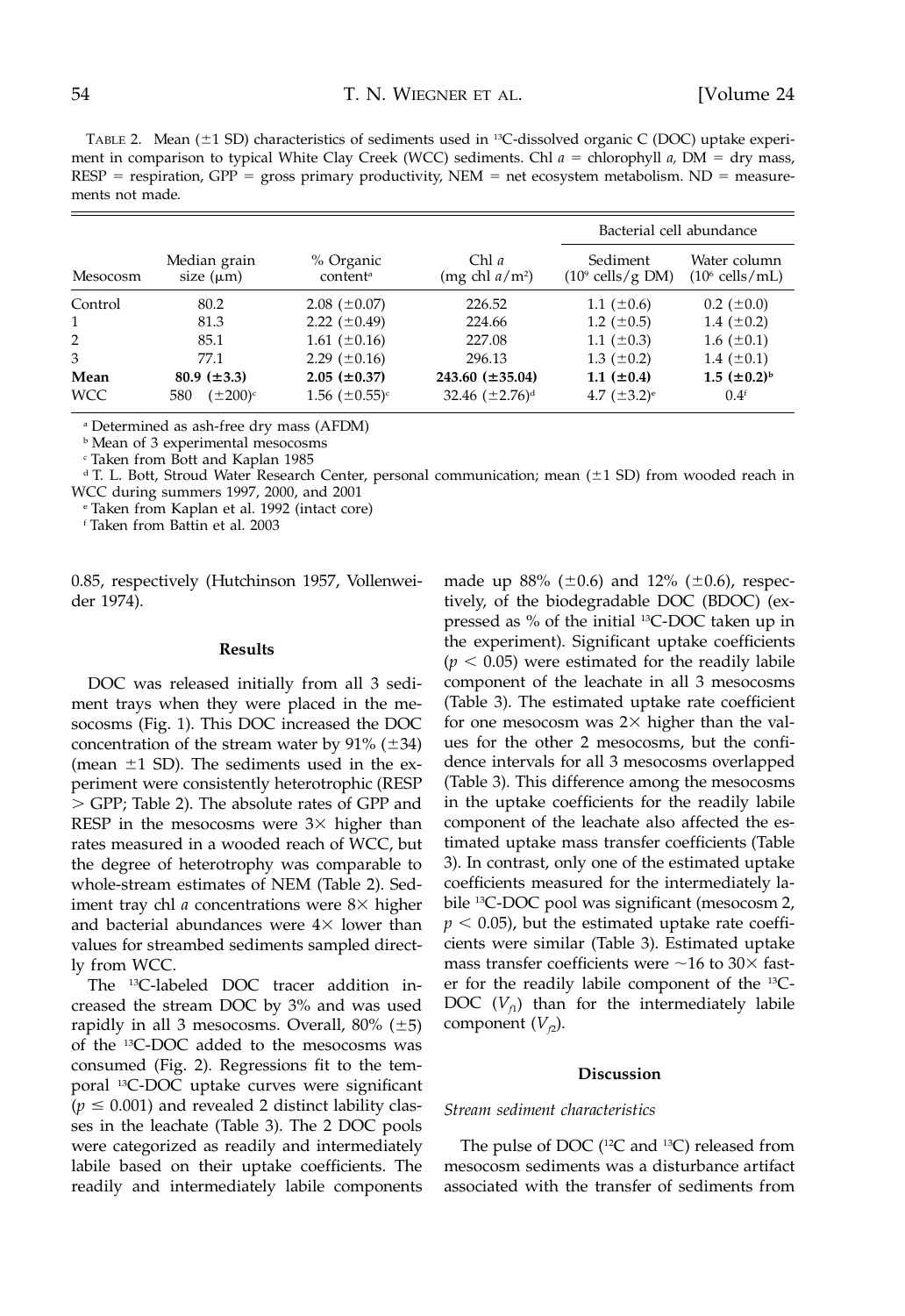TABLE 2. Extended.

| <b>RESP</b><br>(mmol C m <sup>-2</sup> d <sup>-1</sup> ) | <b>GPP</b><br>(mmol C m <sup>-2</sup> d <sup>-1</sup> ) | <b>NEM</b><br>(mmol C m <sup>-2</sup> d <sup>-1</sup> ) |
|----------------------------------------------------------|---------------------------------------------------------|---------------------------------------------------------|
| ND                                                       | ND                                                      | ND.                                                     |
| 260.20                                                   | 169.55                                                  | $-90.66$                                                |
| 177.72                                                   | 128.32                                                  | $-49.40$                                                |
| 185.77                                                   | 127.45                                                  | $-58.32$                                                |
| $207.90 \ (\pm 45.48)$                                   | $141.77 (\pm 24.06)$                                    | $-66.13 \ (\pm 21.71)$                                  |
| 82.86 $(\pm 36.39)^d$                                    | 42.82 $(\pm 37.27)^d$                                   | $-40.04$ ( $\pm$ 52.11) <sup>d</sup>                    |

the artificial stream to the mesocosms (Fig. 1). This DOC release increased the mesocosm water column DOC by  $91\%$  ( $\pm 34$ ) and overwhelmed the DOC pulse from the 13C-DOC tracer addition. Nevertheless, the release was symptomatic of DOC dynamics operating within benthic sediments where DOC is produced and consumed simultaneously. These results demonstrated that measuring in situ stream DOC uptake dynamics is complicated by processes that continually produce, transform, and consume DOC molecules in transport and that bulk DOC measurements alone cannot distinguish among different C pools. As a result, both bulk DOC and isotope measurements were needed to determine <sup>13</sup>C-DOC uptake dynamics. We were able to measure 13C-DOC uptake by stream sediments directly with the use of a

DOC isotope tracer and mixing model. 13C-DOC uptake was most likely dominated by biological processes; the sediments used in our study were in equilibrium with mesocosm-water DOC and the 13C-DOC was added at tracer levels. In addition, previous work with WCC sediments has shown negligible abiotic uptake of DOC from stream water and other terrestrial sources (Kaplan and Bott 1985).

The 18-d incubation period in the artificial stream prior to the 13C-uptake experiment altered the characteristics of the streambed sediments used in our experiment (GPP, RESP, chl *a* concentrations, bacterial abundance) relative to sediments sampled directly from the stream (Table 2). However, NEM was similar between the sediments from the mesocosms and those from WCC (Table 2). NEM is a mea-

TABLE 3. 13C-dissolved organic C (DOC) uptake parameters from mesocosm experiment. Estimates (95% confidence intervals) for initial concentrations of the readily  $(C_1)$  and intermediately  $(C_2)$  labile <sup>13</sup>C-DOC pools are shown with their uptake rate coefficients  $(k_1, k_2)$  and uptake mass transfer coefficients  $(V_{f_1}, V_{f_2})$ . See text for details.

|                                                                             |                                                         | Mesocosm                                               |                                                        |
|-----------------------------------------------------------------------------|---------------------------------------------------------|--------------------------------------------------------|--------------------------------------------------------|
| Variable                                                                    |                                                         | 2                                                      | 3                                                      |
| Readily labile                                                              |                                                         |                                                        |                                                        |
| $C1$ (nmol <sup>13</sup> C/L)<br>$k_1$ (/h)<br>$V_{\text{fl}}$ ( $\mu$ m/s) | 609<br>(366–853)<br>0.19<br>$(0.047 - 0.33)$<br>43      | 371<br>(339–403)<br>$(0.28 - 0.44)$<br>0.36<br>83      | 363<br>$(217 - 510)$<br>$(0.058 - 0.29)$<br>0.17<br>40 |
| Intermediately labile                                                       |                                                         |                                                        |                                                        |
| $C_2$ (nmol <sup>13</sup> C/L)<br>k, (h)<br>$V_p$ ( $\mu$ m/s)              | 190<br>$(-73 - 455)$<br>$0.011 (-0.030 - 0.052)$<br>2.5 | 206<br>$(176 - 237)$<br>$0.011(0.0067 - 0.017)$<br>2.7 | 176<br>$(23 - 330)$<br>$0.011 (-0.014 - 0.035)$<br>2.5 |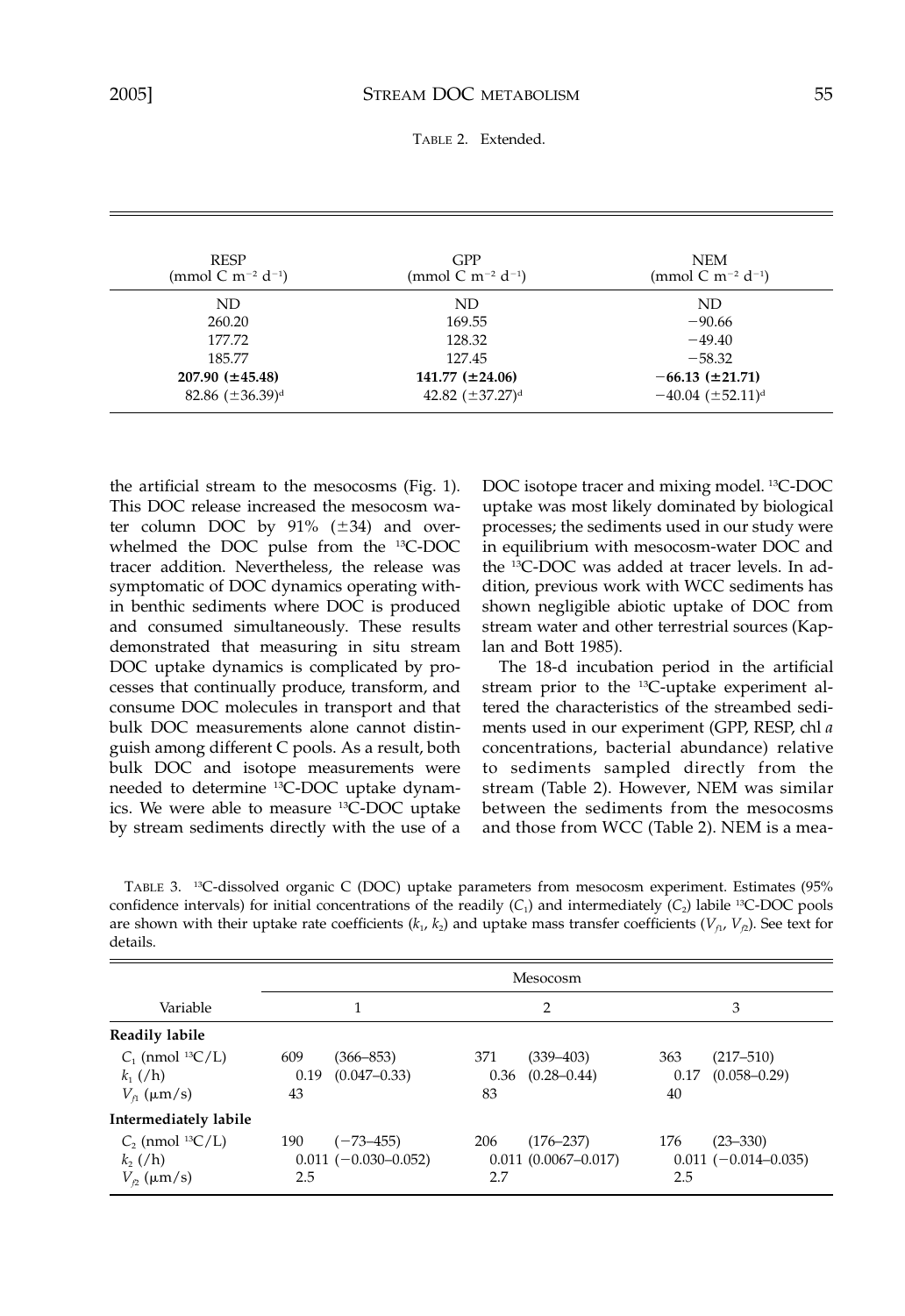

Elapsed time (h)

FIG. 2. Dilution-corrected changes in <sup>13</sup>C-dissolved organic C (DOC) concentration during the <sup>13</sup>C-DOC uptake experiment. Symbols indicate measured values of 13C-DOC at each sampling time. Calculated uptake curves for total, readily labile, and intermediately labile 13C-DOC are shown. See text for details of calculation of uptake curves.

sure of the balance between GPP and RESP, which controls whether an ecosystem is autotrophic or heterotrophic. The trophic status of a stream and its sediments, in large part, affects the importance of DOC in transport as an energy source. The sediments from the mesocosms and WCC were equally heterotrophic (Table 2), suggesting that they both had a similar demand for allochthonous C. Hence, the metabolism measurements from our mesocosms were used to estimate DOC dynamics in WCC.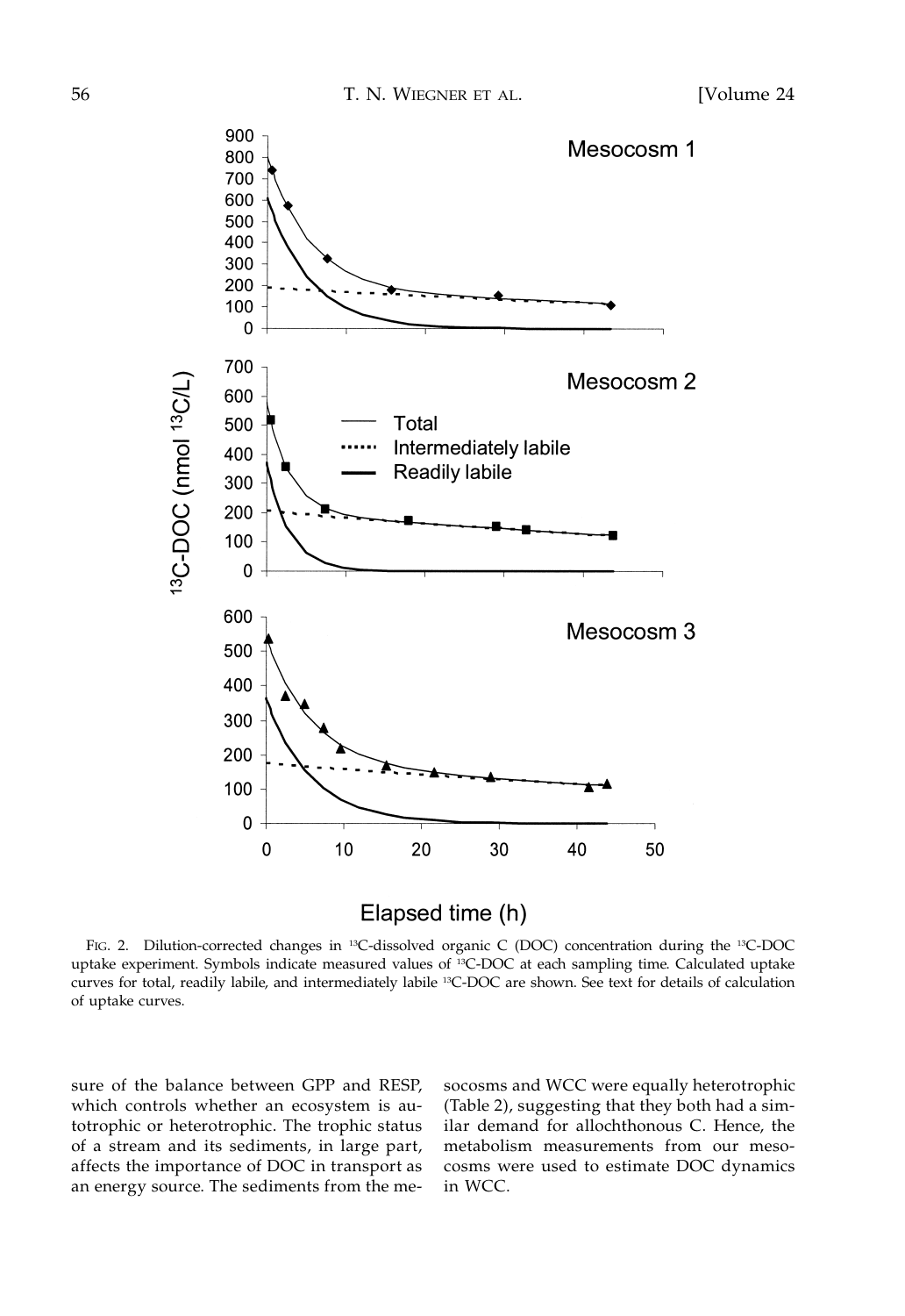# *Comparison of DOC uptake dynamics with inorganic N and P*

As nutrients are transported downstream, they cycle between dissolved and particulate forms from the water column to the streambed in a spiral-like path (Webster and Patten 1979). The tightness of a nutrient spiral reflects the relationship between the supply of the nutrient and the metabolic activity in the stream (Minshall et al. 1983). Insights into which nutrients limit stream and riverine metabolic activity can be gained by comparing spiraling dynamics for different nutrients. Nutrient uptake lengths are influenced by scaling effects of water depth and velocity, as well as by nutrient concentrations and the stream biota. Thus, the uptake mass transfer coefficient  $(V_f)$ , a concentration-normalized uptake velocity ( $V_f = U/C$ , where  $U = sol$ ute uptake rate/unit area of stream bottom and  $C =$  in situ solute concentration), was used to compare nutrient uptake dynamics among streams and to scale the mesocosm results to the whole stream (Stream Solute Workshop 1990). Unlike nutrient uptake lengths, the uptake mass transfer coefficient describes the transfer of nutrients across the water–sediment interface independently of the scale (water depth and velocity) of the stream (Stream Solute Workshop 1990).

Uptake of allochthonous DOM has been examined in many natural and artificial stream systems, including WCC (Table 4). The median  $V_f$  for the readily labile fraction of the <sup>13</sup>C-DOC in our study was 11 to  $25\times$  larger than median values of  $V_f$  previously measured for leaf leachates and other allochthonous DOC sources to WCC, and 54 $\times$  greater than values of  $V_f$  measured for DOC in WCC base flow and storm flow (Table 4). The values of  $V_f$  measured for the readily labile component of the 13C-DOC in our study and the leachates in other studies should have been similar because they were all composed of relatively fresh DOC (not aged in soils) derived from leaf litter whose bioavailability is generally high (i.e., Lock and Hynes 1975). Most, if not all, of the values of  $V_f$  for these leachates probably were underestimates of their in situ values because they were measured under highly elevated DOC concentrations that probably saturated their uptake kinetics  $(V_f =$  $U_{max}/(K_s + C)$ , where  $U_{max}$  is the maximum uptake rate at saturating solute concentrations and *Ks* is the half-saturation constant; Mulholland et al. 2002). In contrast, the  $V_f$  for the <sup>13</sup>C-DOC in our study was similar to values of  $V_f$  measured for both glucose and acetate, whose uptake was measured at near-tracer levels (Table 5). These results demonstrate that the readily labile component of the 13C-DOC in our study is representative of easily used organic molecules. This finding is further supported by the fact that the 13C-DOC contained some known, readily labile molecules like glucose and fructose (Wiegner et al. 2005). The intermediately labile component of the <sup>13</sup>C-DOC in our study had a  $V_f$  similar to those measured for leaf leachates and other allochthonous DOC sources to WCC. However, as mentioned above, this comparison may not be appropriate because the values of  $V_f$  for these DOC sources probably were underestimated. A more accurate comparison would be that the  $V_p$ for the 13C-DOC in our study was similar to values of  $V_f$  measured for DOC in WCC base flow and storm flow (Table 4). This comparison suggests that this component of the 13C-DOC may be more representative of the bulk DOC in WCC than the readily labile component.

Few studies have compared stream uptake dynamics of C, N, and P, and even fewer have measured them simultaneously (Munn and Meyer 1990). We compared our results to median  $V_f$  values for labile DOC,  $NH_3$ ,  $NO_3$ , and PO<sub>4</sub> from isotope-tracer addition studies and nutrient enrichment studies across lentic systems. The  $V_f$  of the <sup>13</sup>C-DOC in our study was similar to values of  $V_f$  measured for NH<sub>3</sub>, glucose, and acetate,  $3 \times$  larger than the values of  $V_f$  measured for  $NO_{3}$ , but only  $\frac{1}{2}$  that measured for  $PO_4$  (Tables 4, 5), suggesting that easily used DOC is not as strongly retained as  $PO<sub>4</sub>$  in streams (Tables 4, 5). In comparison, the  $V<sub>2</sub>$  for the 13C-DOC in our study was 1 to 2 orders of magnitude smaller than any values of  $V_f$  measured for  $NH_{3}$ ,  $NO_{3}$ , and  $PO_{4}$  (Tables 4, 5), suggesting that intermediately labile DOC travels further downstream than inorganic N or P before it is taken up by the stream sediments.

# *Contribution of DOC in transport to stream ecosystem metabolism*

Benthic bacteria dominate community respiration in many stream and river ecosystems (Fisher and Likens 1973, Edwards et al. 1990). Thus, the fuel driving benthic bacterial respi-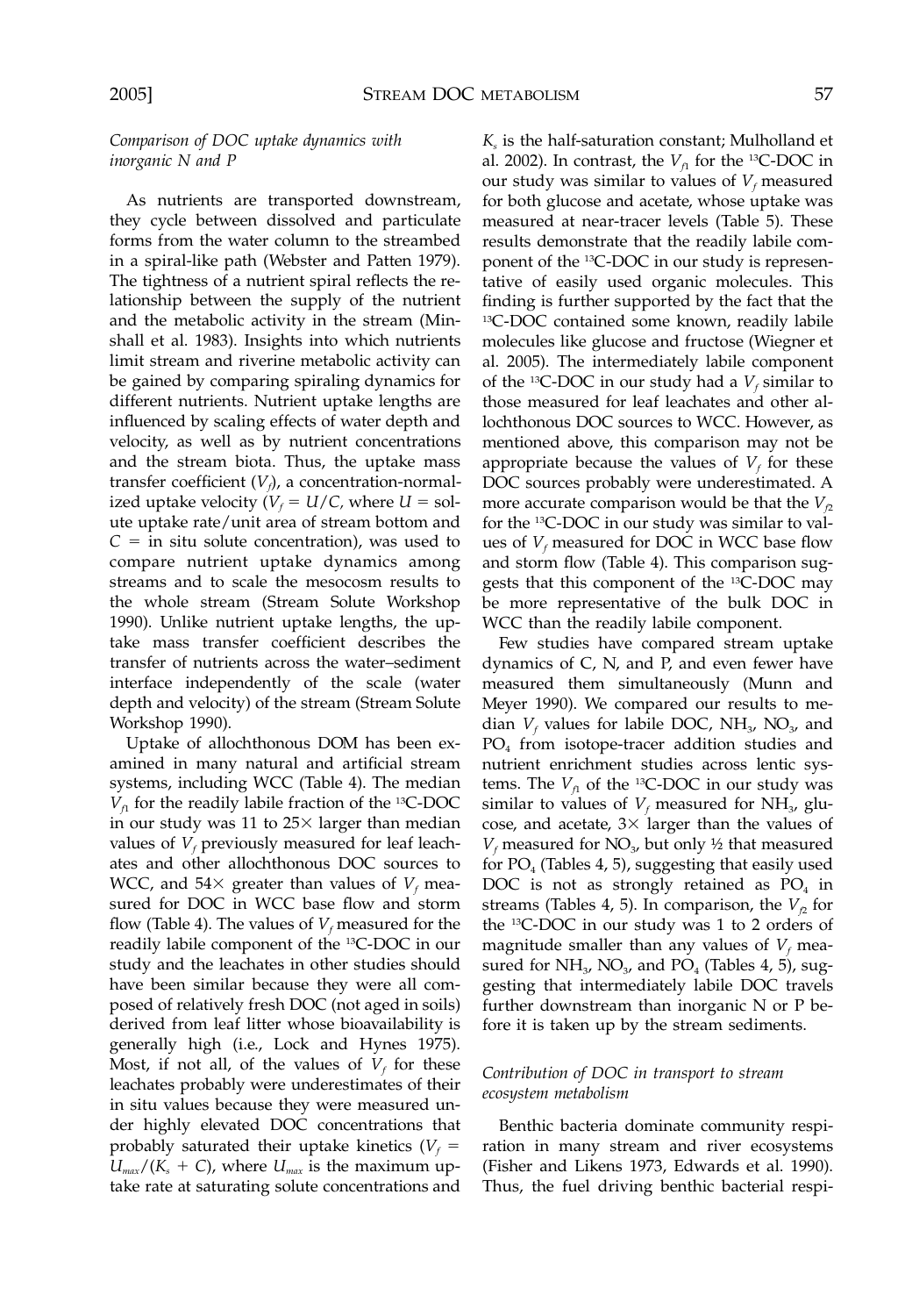TABLE 4. Comparison of dissolved organic C (DOC) uptake dynamics in experiments conducted in the field, artificial streams, and mesocosms. Uptake rates (*U*) and uptake mass transfer coefficients (*V<sub>f</sub>*) for different DOC sources are shown. Median values for *U* and *V<sub>f</sub>* were calculated from all reported measurements from cited literature;  $n =$  the number of observations used for median calculation. WCC = White Clay Creek, NA = data not available,  $-$  = information not applicable.

| DOC source                                                   | System                                                   | Experiment<br>type   | Experiment<br>duration<br>(h) |
|--------------------------------------------------------------|----------------------------------------------------------|----------------------|-------------------------------|
| Leaf leachate                                                |                                                          |                      |                               |
| Alnus rubra                                                  | Oak Creek, Oregon                                        | Mesocosm             | 48                            |
| A. rubra                                                     | Devil's Club, Oregon                                     | Mesocosm             | 8                             |
| A. rubra                                                     | Mack Creek, Oregon                                       | Mesocosm             | 8                             |
| A. rubra                                                     | Lookout Creek, Oregon                                    | Mesocosm             | 8                             |
| Populus tremloides                                           | Hard water                                               | Mesocosm             | 9                             |
| P. tremuloides                                               | Soft water                                               | Mesocosm             | 9                             |
| Betula alleghaniensis                                        | Bear Brook, New Hampshire                                | Field                | 5                             |
| Tsuga occidentalis                                           | Hard water                                               | Mesocosm             | 9                             |
| T. occidentalis                                              | Soft water                                               | Mesocosm             | 9                             |
| Acer saccharum                                               | Hard water                                               | Mesocosm             | 9                             |
| A. saccharum                                                 | Soft water                                               | Mesocosm             | 9                             |
| A. saccharum                                                 | Speed River, Canada                                      | Mesocosm             | 9                             |
| A. saccharum                                                 | Bear Brook, New Hampshire                                | Field                | 5                             |
| A. circinatum                                                | Grasshopper Creek, Oregon                                | Mesocosm             | 4                             |
| A. circinatum                                                | Quartz Creek, Oregon                                     | Mesocosm             | 4                             |
| A. circinatum                                                | Mack Creek, Oregon                                       | Mesocosm             | $\overline{4}$                |
| Pinus resinosa                                               | Hard water                                               | Mesocosm             | 9                             |
| P. resinosa                                                  | Soft water                                               | Mesocosm             | 9                             |
| Picea rubens                                                 | Bear Brook, New Hampshire                                | Field                | 5                             |
| Carya glabra/A. saccharum                                    | Augusta Creek, Michigan                                  | Artificial<br>stream | 48                            |
| Forest litter leachate <sup>a</sup>                          | West Creek, Pennsylvania                                 | Mesocosm             | 2.5                           |
| Forest litter leachate <sup>a</sup>                          | White Clay Creek, Pennsylvania                           | Mesocosm             | 2.5                           |
| Forest litter leachate <sup>b</sup>                          | Saw Mill Springs, Pennsylvania                           | Mesocosm             | 2.5                           |
| Leaf leachate/sucrose                                        | Big Hurricane Branch/Hugh<br>White Creek, North Carolina | Field                | $1 - 2$                       |
| Median $(n = 32)$                                            |                                                          |                      |                               |
| Liriodendron tulipifera (readily labile)<br>Median $(n = 3)$ | White Clay Creek, Pennsylvania                           | Mesocosm             | 48                            |
| L. tulipifera (intermediately labile)<br>Median $(n = 3)$    | White Clay Creek, Pennsylvania                           | Mesocosm             | 48                            |
| Other allochthonous DOC sources to WCC                       |                                                          |                      |                               |
| Impatiens capensis                                           | White Clay Creek, Pennsylvania                           | Mesocosm             | <b>NA</b>                     |
| I. capensis                                                  | West Creek, Pennsylvania                                 | Mesocosm             | 2.5                           |
| Median $(n = 13)$                                            |                                                          |                      |                               |
| Lindera benzoin                                              | White Clay Creek, Pennsylvania                           | Mesocosm             | NA                            |
| Median $(n = 2)$                                             |                                                          |                      |                               |
| Bovine manure                                                | White Clay Creek, Pennsylvania                           | Mesocosm/<br>Field   | $2.5 - 5$                     |
| Bovine manure                                                | West Creek, Pennsylvania                                 | Mesocosm             | 2.5                           |
| Bovine manure                                                | Saw Mill Springs, Pennsylvania                           | Mesocosm             | 2.5                           |
| Median $(n = 8)$                                             |                                                          |                      |                               |
| WCC DOC                                                      |                                                          |                      |                               |
| Base flow                                                    | White Clay Creek, Pennsylvania                           | Field                | NА                            |
| Storm flow                                                   | White Clay Creek, Pennsylvania                           | Mesocosm             | NA                            |
| Median ( $n = 6$ )                                           |                                                          |                      |                               |

<sup>a</sup> Includes data from whole leachate and low- and high-molecular-weight fractions

 $^{\rm b}$  Includes data from low- and high-molecular-weight fractions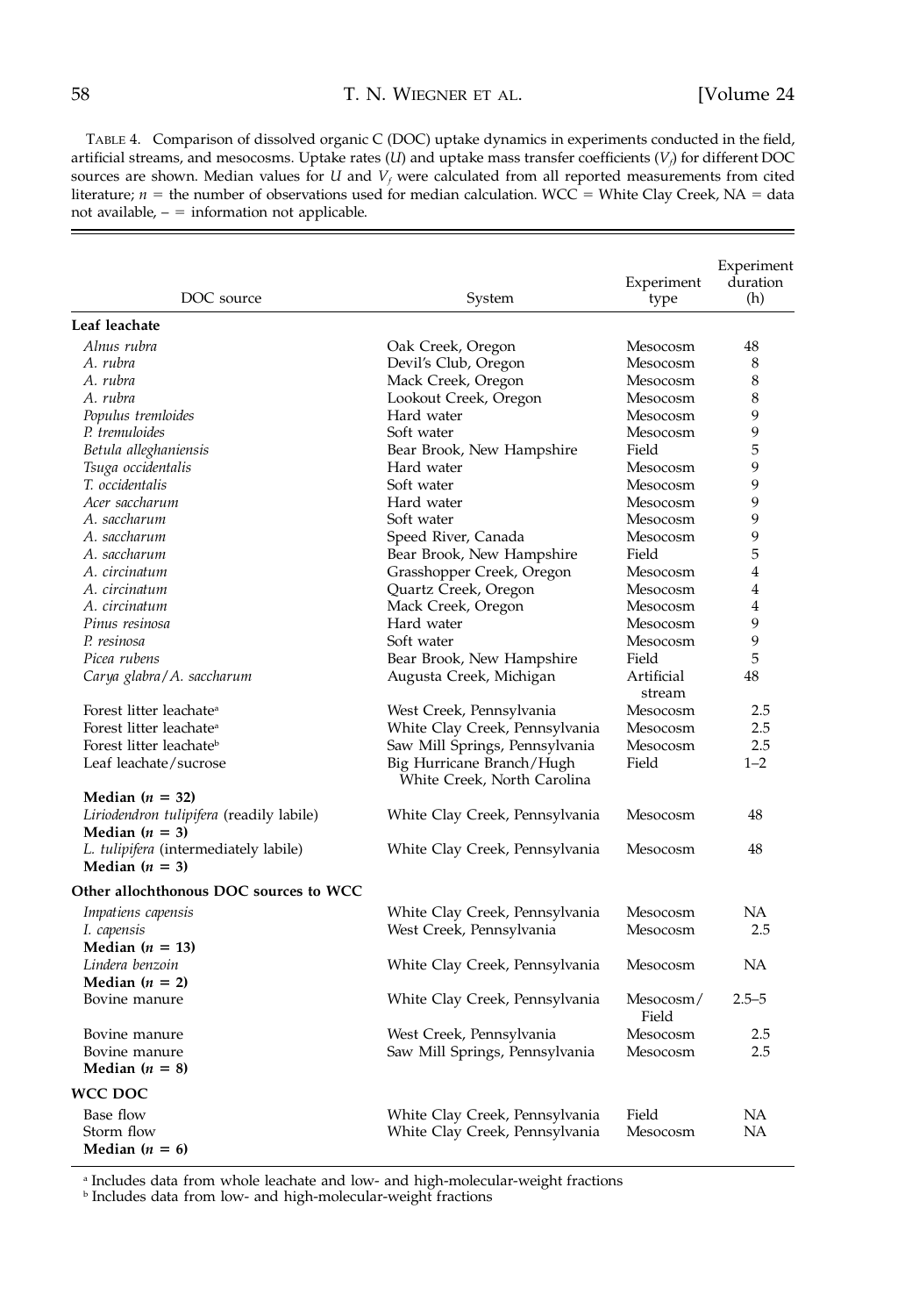TABLE 4. Extended.

| Stream          |                        |                         |                 |              |                                                                   |
|-----------------|------------------------|-------------------------|-----------------|--------------|-------------------------------------------------------------------|
| DOC             |                        | Experiment DOC increase | U               |              |                                                                   |
| (µmol           | DOC                    | from leachate           | (mmol C         | $V_f$        |                                                                   |
| C/L             | $(\mu \text{mol C/L})$ | addition $(\%)$         | $m^{-2} h^{-1}$ | $(\mu m/s)$  | Reference                                                         |
|                 |                        |                         |                 |              |                                                                   |
| 100             | 917                    | 817                     | 1.2             | 0.4          | Dahm 1981                                                         |
| 183             | 600                    | 228                     | 2.0             | 1.3          | Dahm 1984                                                         |
| 183             | 600                    | 228                     | 0.9             | 0.6          | Dahm 1984                                                         |
| 208             | 625                    | 200                     | 0.9             | 0.6          | Dahm 1984                                                         |
| 1233            | 4528                   | 268                     | 10.0            | 0.8          | Lock and Hynes 1975                                               |
| 482             | 3728                   | 673                     | 9.2             | 0.8          | Lock and Hynes 1975                                               |
| 125             | 542                    | 334                     | 10.4            | 6.9          | McDowell 1985                                                     |
| 790             | 1737                   | 120                     | 2.3             | 0.7          | Lock and Hynes 1975                                               |
| 842             | 1475                   | 75                      | 1.9             | 0.8          | Lock and Hynes 1975                                               |
| 790             | 3172                   | 302                     | 6.1             | 0.7          | Lock and Hynes 1975                                               |
| 842             | 3392                   | 303                     | 4.2             | 0.5          | Lock and Hynes 1975                                               |
| 1375            | 3075–3617              | 123-163                 | $9.3 - 9.8$     | $1.2 - 1.6$  | Lock and Hynes 1976                                               |
| 125             | 433-592                | 246-374                 | $6.1 - 9.4$     | $3.9 - 6.7$  | McDowell 1985                                                     |
| 250             | 750                    | 200                     | 3.5             | 2.0          | Dahm 1984                                                         |
| 183             | 683                    | 273                     | 3.3             | 1.9          | Dahm 1984                                                         |
| 350             | 850                    | 143                     | 0.7             | 0.4          | Dahm 1984                                                         |
| 790             | 1696                   | 115                     | 3.3             | 1.0          | Lock and Hynes 1975                                               |
| 842             | 1584                   | 88                      | 0.8             | 0.3          | Lock and Hynes 1975                                               |
| 125             | 610                    | 366                     | 10.8            | 6.6          | McDowell 1985                                                     |
| 250             | 3217                   | 1187                    | 18.3            | 1.7          | Cummins et al. 1972, Wetzel and Manny 1974                        |
| NА              | 375                    | NA                      | $1.7 - 4.2$     | $1.2 - 3.1$  | Kaplan and Bott 1985                                              |
| NA              | 375                    | NA                      | $2.5 - 6.0$     | $1.9 - 4.4$  | Kaplan and Bott 1985                                              |
| NA              | 375                    | NA                      | $5.4 - 8.3$     | $4.0 - 6.2$  | Kaplan and Bott 1985                                              |
| 83              |                        |                         | 20              | 66.7         | Meyer et al. 1988                                                 |
|                 |                        |                         | 4.9             | 1.7          |                                                                   |
| 160             | 164                    | 2.5                     | $2.9 - 5.9$     | $40 - 83$    | This study                                                        |
|                 |                        |                         | 3.1             | 43           |                                                                   |
| 160             | 164                    | 2.5                     | $0.18 - 0.20$   | $2.5 - 2.7$  | This study                                                        |
|                 |                        |                         | 0.18            | 2.5          |                                                                   |
|                 |                        |                         |                 |              |                                                                   |
| 117-767         | 375-1045               | 81-562                  | $1.6 - 20.2$    | $0.8 - 10.6$ | Kaplan and Bott 1983, 1985, Kurserk et al. 1984                   |
| NA              | 375                    | NA                      | 7.5             | 5.6          | Kaplan and Bott 1985                                              |
|                 |                        |                         | 7.5             | 3.8          |                                                                   |
| NА              | 402                    | NA                      | $6.0 - 12.1$    | $4.1 - 8.4$  | Kaplan and Bott 1983                                              |
|                 |                        |                         | 9.0             | 6.2          |                                                                   |
| 283-677         | 641-1034               | 60-127                  | $0.8 - 19.8$    | $0.6 - 8.2$  | Kurserk et al. 1984, Kaplan and Bott 1985                         |
|                 |                        |                         |                 |              |                                                                   |
| NA<br><b>NA</b> | 375<br>375             | NA                      | $5.7 - 9.2$     | $4.2 - 6.8$  | Kaplan and Bott 1985                                              |
|                 |                        | NA                      | 1.7             | 1.2          | Kaplan and Bott 1985                                              |
|                 |                        |                         | 5.0             | 4.3          |                                                                   |
| 157-667         |                        |                         | $0.5 - 1.4$     | $0.6 - 0.9$  |                                                                   |
| 403-767         |                        |                         | $0.3 - 5.2$     | $0.2 - 1.9$  | Kaplan and Bott 1983, Kurserk et al. 1984<br>Kaplan and Bott 1983 |
|                 |                        |                         | 1.1             | 0.8          |                                                                   |
|                 |                        |                         |                 |              |                                                                   |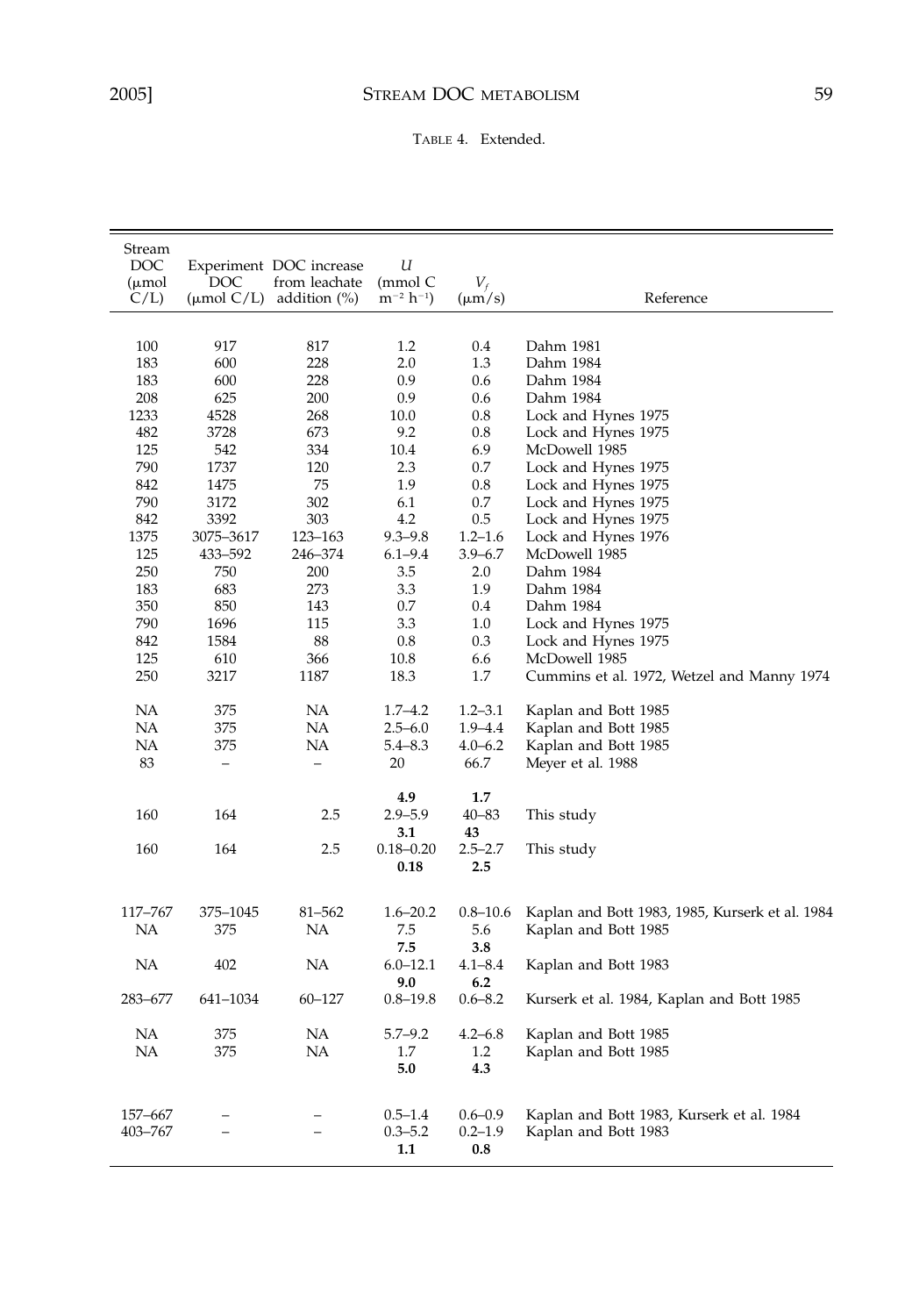TABLE 5. Comparison of C, N, and P uptake dynamics across streams. Nutrient uptake lengths  $(S_w)$  and uptake mass transfer coefficients  $(V_f)$  for different streams are shown. Median values for  $S_w$  and  $V_f$  were calculated from all reported measurements from cited literature;  $n =$  number of observations used in each median calculation.  $DOC =$  dissolved organic  $C$ .

| System                                                                                                                                                                                                                                                                                                                                                                                                                                                                                     | Discharge<br>(L/s)                                                                                                                                       | $S_{\rm w}$<br>(m)                                                                                                                                                  | $V_f$<br>$(\mu m/s)$                                                                                                                                                                                               |
|--------------------------------------------------------------------------------------------------------------------------------------------------------------------------------------------------------------------------------------------------------------------------------------------------------------------------------------------------------------------------------------------------------------------------------------------------------------------------------------------|----------------------------------------------------------------------------------------------------------------------------------------------------------|---------------------------------------------------------------------------------------------------------------------------------------------------------------------|--------------------------------------------------------------------------------------------------------------------------------------------------------------------------------------------------------------------|
| <b>DOC</b>                                                                                                                                                                                                                                                                                                                                                                                                                                                                                 |                                                                                                                                                          |                                                                                                                                                                     |                                                                                                                                                                                                                    |
| Hugh White Creek, North Carolina<br>W2 H. J. Andrews Forest, Oregon<br>Coweeta Hydrologic Laboratory, North Carolina <sup>c</sup><br>White Clay Creek, Pennsylvania<br>White Clay Creek, Pennsylvania<br>Median $(n = 11)$                                                                                                                                                                                                                                                                 | 4.1 <sup>a</sup><br>1 <sup>a</sup><br>0.81–2.13<br>$41 - 44$<br>41-44                                                                                    | 87a<br>357 <sup>a</sup><br>$8 - 12$<br>346-352<br>847-1405<br>347                                                                                                   | 146 <sup>b</sup><br>5.23 <sup>b</sup><br>$16 - 47$<br>$26 - 46$<br>$9 - 12$<br>26                                                                                                                                  |
|                                                                                                                                                                                                                                                                                                                                                                                                                                                                                            |                                                                                                                                                          |                                                                                                                                                                     |                                                                                                                                                                                                                    |
| NH <sub>3</sub>                                                                                                                                                                                                                                                                                                                                                                                                                                                                            |                                                                                                                                                          |                                                                                                                                                                     |                                                                                                                                                                                                                    |
| La Solana, Spain<br>Riera Major, Spain<br>Hugh White Creek, North Carolina<br>Walker Branch, Tennessee<br>Eagle Creek, Michigan<br>Kuparuk River (6 streams), Alaska<br>Hubbard Brook (13 streams), New Hampshire <sup>s</sup><br>Kings Creek, Kansas<br>Quebrada Bisley, Puerto Rico<br>Grand Teton National Park (11 streams), Wyoming<br>Ball Creek, North Carolina<br>Sycamore Creek, Arizona<br>Gallina Creek, New Mexico<br>Mack Creek, Oregon<br>East Fork Little Miami River, Ohio | 20.7<br>57.8<br>5.5<br>$7.6 - 9.6$<br>191-208<br>$21 - 18,300$<br>$0.4 - 86.6$<br>$2 - 48$<br>11.3-18.4<br>$4 - 231$<br>42.7<br>66<br>5.7<br>87.4<br>849 | 121<br>137<br>30 <sup>e</sup><br>$20 - 43$<br>766-1349<br>40-5360<br>$5 - 271$<br>$24 - 261$<br>$16 - 26$<br>$77 - 925$ <sup>h</sup><br>28<br>47<br>21<br>54<br>474 | 76 <sup>d</sup><br>216 <sup>d</sup><br>58 <sup>f</sup><br>$69 - 150$ <sup>f</sup><br>$31 - 50$ <sup>f</sup><br>$61 - 1990$ <sup>d</sup><br>14–180<br>4–394<br>146–180<br>18-210<br>687<br>255<br>154<br>200<br>122 |
| Median $(n = 82)$                                                                                                                                                                                                                                                                                                                                                                                                                                                                          |                                                                                                                                                          | 63                                                                                                                                                                  | 60                                                                                                                                                                                                                 |
| NO <sub>3</sub>                                                                                                                                                                                                                                                                                                                                                                                                                                                                            |                                                                                                                                                          |                                                                                                                                                                     |                                                                                                                                                                                                                    |
| Hugh White Creek, North Carolina<br>W2 H. J. Andrews Forest, Oregon<br>La Solana, Spain<br>Riera Major, Spain<br>Cliff Creek, Idaho<br>Pioneer Creek, Idaho<br>Walker Branch, Tennessee<br>Hubbard Brook (8 streams), New Hampshire <sup>8</sup><br>Kings Creek, Kansas<br>Quebrada Bisley, Puerto Rico<br>Grand Teton National Park (8 streams), Wyoming<br>Median $(n = 37)$                                                                                                             | 4.1 <sup>a</sup><br>1 <sup>a</sup><br>20.7<br>57.8<br>83.3<br>88<br>$8.5 - 9.6$<br>$0.6 - 86.6$<br>$4 - 55$<br>11.3-18.4<br>12-231                       | 689a<br>42 <sup>a</sup><br>161<br>49<br>1839<br>549<br>101-511<br>$16 - 9585$ <sup>h</sup><br>168–402<br>$1192 - > 3000$<br>$108 - 2412$ <sup>h</sup><br>407        | 11 <sup>b</sup><br>99b<br>57 <sup>d</sup><br>600 <sup>d</sup><br>23<br>82<br>$5 - 31$ <sup>f</sup><br>$0.3 - 27$<br>7–124<br>$0.4 - 3$<br>$6 - 150$<br>14                                                          |
| PO <sub>4</sub>                                                                                                                                                                                                                                                                                                                                                                                                                                                                            |                                                                                                                                                          |                                                                                                                                                                     |                                                                                                                                                                                                                    |
| Walker Branch, Tennessee<br>Hugh White Creek, North Carolina<br>W2 H. J. Andrews Forest, Oregon<br>La Solana, Spain<br>Riera Major, Spain<br>Cliff Creek, Idaho<br>Pioneer Creek, Idaho<br>Hubbard Brook (10 streams), New Hampshire<br>Median $(n = 42)$                                                                                                                                                                                                                                  | $2.6 - 9.4$<br>4.1 <sup>a</sup><br>$1^{\rm a}$<br>20.7<br>57.8<br>83.3<br>88<br>$0.4 - 86.6$                                                             | $22 - 455$<br>$85^{\rm a}$<br>697ª<br>89<br>177<br>370<br>370<br>$2 - 85$<br>34                                                                                     | $11 - 70$ <sup>d</sup><br>311 <sup>b</sup><br>5Ь<br>104 <sup>d</sup><br>167 <sup>d</sup><br>113<br>121<br>32-193<br>97                                                                                             |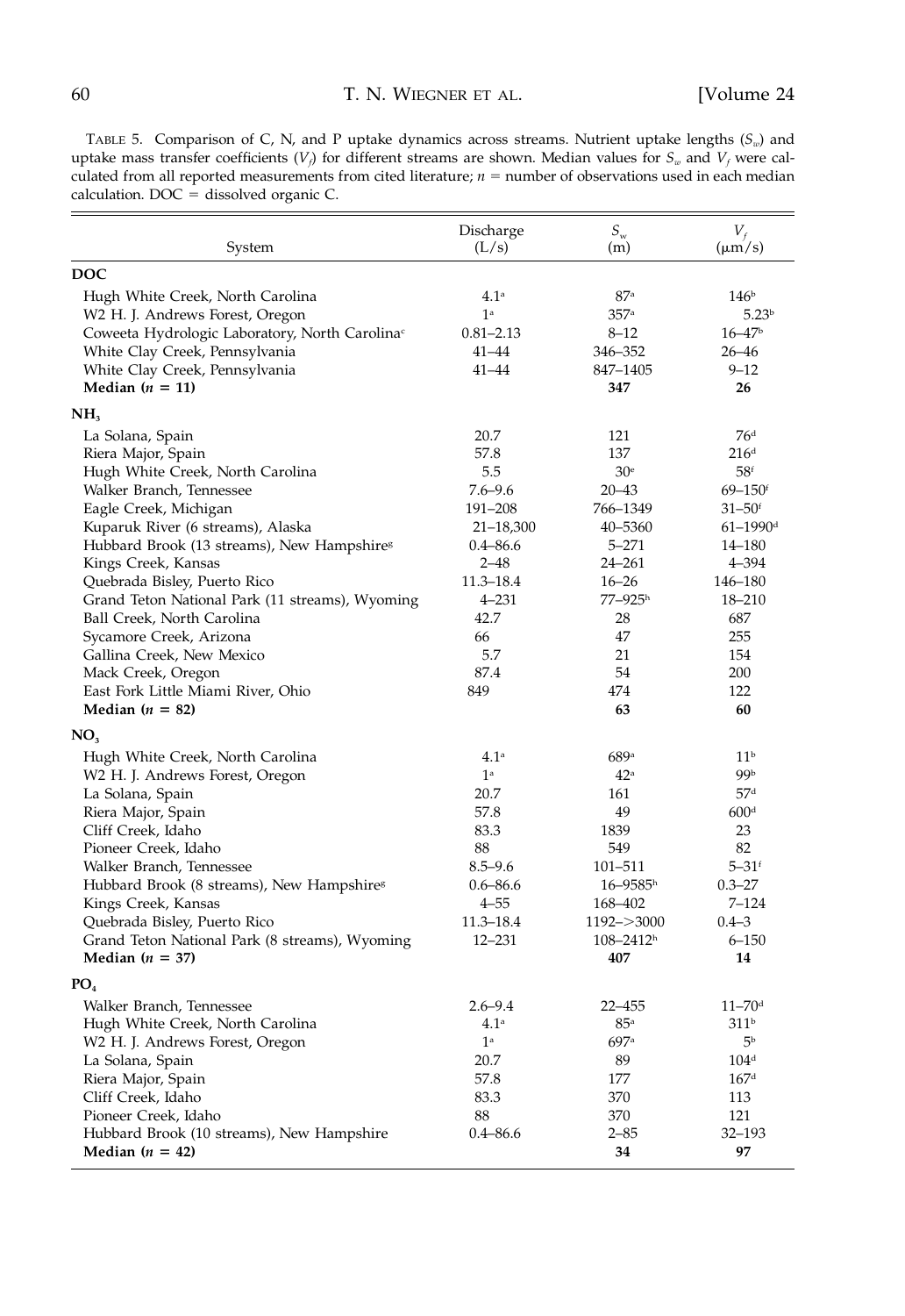$\overline{\phantom{0}}$ 

TABLE 5. Extended.

| Addition type                            | Reference                                                        |
|------------------------------------------|------------------------------------------------------------------|
|                                          |                                                                  |
| Sucrose enrichment<br>Sucrose enrichment | Munn and Meyer 1990                                              |
| Acetate tracer                           | Munn and Meyer 1990<br>Hall and Meyer 1998                       |
| Glucose enrichment                       | L.A. Kaplan and co-workers, unpublished data                     |
| Arabinose enrichment                     | L.A. Kaplan and co-workers, unpublished data                     |
|                                          |                                                                  |
| Enrichment                               | Martí and Sabater 1996                                           |
| Enrichment                               | Martí and Sabater 1996                                           |
| Tracer                                   | Hall et al. 1998                                                 |
| Tracer, enrichment                       | Mulholland et al. 2000a,b                                        |
| Tracer                                   | Hamilton et al. 2001                                             |
| Tracer                                   | Wollheim et al. 2001                                             |
| Tracer, enrichment                       | Bernhardt and Likens 2002, Hall et al. 2002, Webster et al. 2003 |
| Tracer, enrichment                       | Dodds et al. 2002                                                |
| Tracer                                   | Merriam et al. 2002                                              |
| Enrichment                               | Hall and Tank 2003                                               |
| Tracer                                   | Webster et al. 2003                                              |
| Tracer                                   | Webster et al. 2003                                              |
| Tracer                                   | Webster et al. 2003                                              |
| Tracer                                   | Webster et al. 2003                                              |
| Tracer                                   | Webster et al. 2003                                              |
|                                          |                                                                  |
| Enrichment                               | Munn and Meyer 1990                                              |
| Enrichment                               | Munn and Meyer 1990                                              |
| Enrichment                               | Martí and Sabater 1996                                           |
| Enrichment                               | Martí and Sabater 1996                                           |
| Enrichment                               | Davis and Minshall 1999                                          |
| Enrichment                               | Davis and Minshall 1999                                          |
| Tracer, enrichment                       | Mulholland et al. 2000a,b                                        |
| Enrichment                               | Bernhardt and Likens 2002, Bernhardt et al. 2002                 |
| Enrichment                               | Dodds et al. 2002                                                |
| Tracer                                   | Merriam et al. 2002                                              |
| Enrichment                               | Hall and Tank 2003                                               |
| Tracer, enrichment                       | Newbold et al. 1983, Mulholland et al. 1985, 1990                |
| Enrichment                               | Munn and Meyer 1990                                              |
| Enrichment                               | Munn and Meyer 1990                                              |
| Enrichment                               | Martí and Sabater 1996                                           |
| Enrichment                               | Martí and Sabater 1996                                           |
| Enrichment                               | Davis and Minshall 1999                                          |
| Enrichment                               | Davis and Minshall 1999                                          |
| Enrichment                               | Hall et al. 2002                                                 |
|                                          |                                                                  |
|                                          |                                                                  |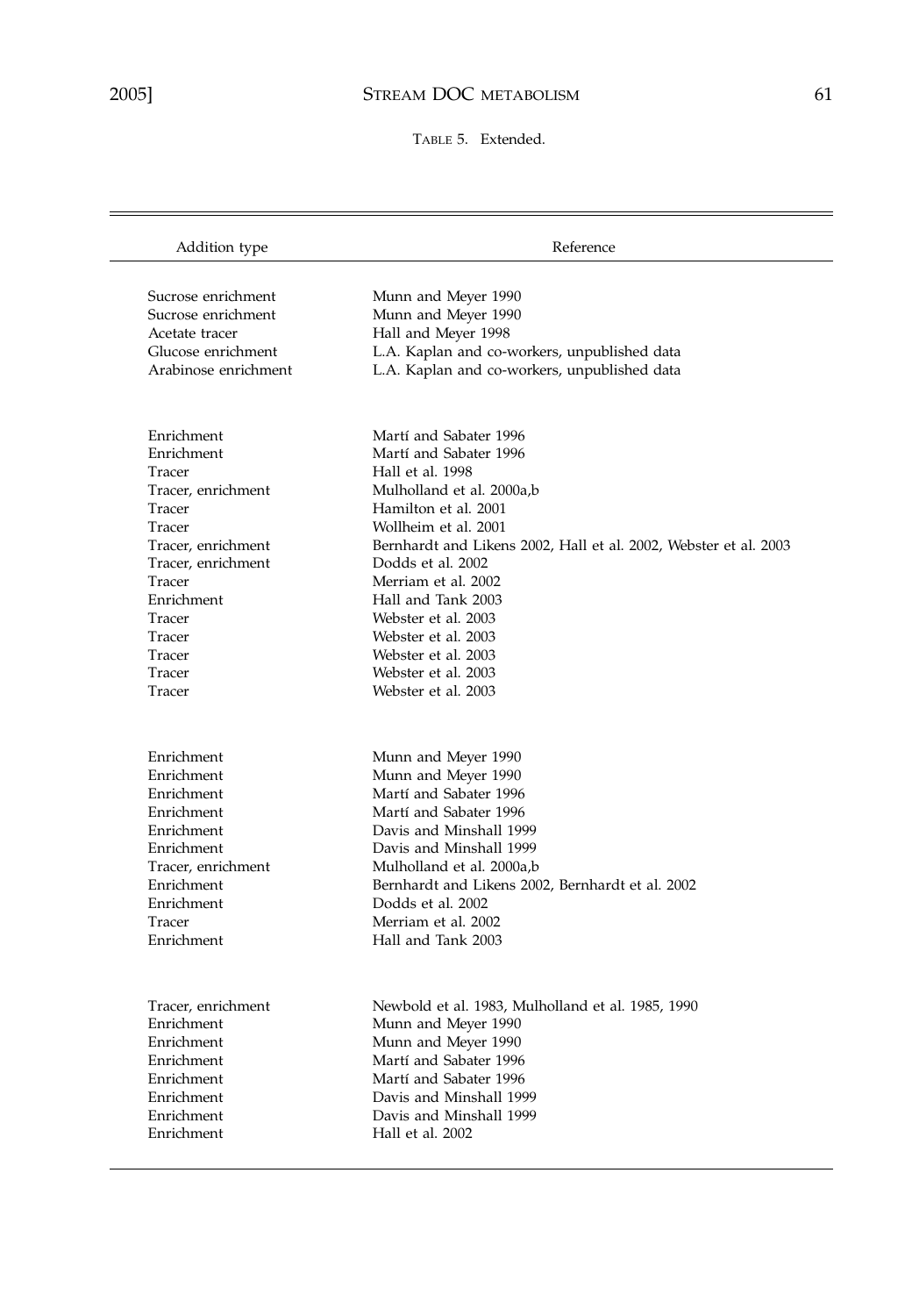TABLE 5. Footnotes.

- <sup>a</sup> Mean across cobble, gravel, debris dams, and rock outcrop habitats
- $\Delta^b V_f$  calculated from uptake rate (*U*) and solute concentration (*C*) as  $V_f = U/C$

<sup>c</sup> Includes data from reference and leaf-litter-excluded streams (streams C53 and C55)

- <sup>d</sup> *V<sub>f</sub>* calculated from stream velocity (*v*), depth (*h*), and  $S_w$  as  $V_f = v h / S_w$
- <sup>e</sup> Mean *Sw* for epilithon, wood, leaves, and moss from 23-d field data
- <sup>*f*</sup>  $V_f$  calculated from stream discharge (*Q*), width (*w*), and solute  $S_w$  as  $V_f = (Q/w)/S_w$
- <sup>g</sup> Includes data from streams that received DOC additions
- $h S_w$  calculated from stream velocity (*v*), depth (*h*), and  $V_f$  as  $S_w = v h / V_f$

ration drives ecosystem metabolism. In the mesocosms, benthic bacteria most likely dominated community respiration because 99% of the bacteria were benthic, and because algal respiration, estimated as 25% of GPP (Geider and Osborne 1989), would have accounted for only 17% of the total system respiration (Table 2). Several lines of evidence suggest that DOC in transport is an important energy source for benthic bacteria. First, epilithic bacterial metabolism in forested streams is not tightly coupled to epilithic algal production (Findlay et al. 1993a, Rosenfeld and Hudson 1997), even though algal exudates are labile (Kaplan and Bott 1982, 1989). Second, simultaneous decreases in DOC, dissolved  $O<sub>2</sub>$ , and bacterial production and increases in dissolved inorganic C concentration in stream and river sediments have been noted in field and mesocosm studies (Findlay et al. 1993b, Fischer et al. 2002b, Sobczak and Findlay 2002). Below, results from the 13C-DOC mesocosm experiment are placed into an ecosystem context by assessing the importance of DOC in transport to stream metabolism under 2 scenarios where either DOC or GPP contribute maximally to heterotrophic metabolism.

In the 1st scenario, the maximum contribution of DOC in transport to benthic bacterial C demand was estimated by assuming that all DOC removed from the water column was metabolized. For this assessment, bacterial C demand and the mass flux of DOC from the water column to the sediments were calculated, and their rates were compared. Bacterial respiration was assumed to dominate heterotrophic respiration, and bacterial respiration was calculated as community respiration minus algal respiration (algal respiration  $= 25\%$  of GPP; Geider and Osborne 1989). Algal respiration accounted for 17% of community respiration in our mesocosm sediments. This value is just slightly higher than typical rates reported for WCC sediments (13%;

Table 2). Bacterial respiration was converted to benthic bacterial C demand by assuming 30% bacterial growth efficiency on riverine DOC (del Giorgio and Cole 1998). The DOC in the 13C-DOC tracer was assumed to be similar in quality to the BDOC in WCC (25% of the DOC in WCC is BDOC; Volk et al. 1997). Specifically, we assumed that ½ of the BDOC concentration  $(DOC = 160 \mu \text{mol C/L}$ , 40  $\mu \text{mol BDOC/L}$ ; ½ BDOC = 20  $\mu$ mol C/L) had an uptake mass transfer coefficient similar to  $V<sub>f1</sub>$  and the other ½ had an uptake mass transfer coefficient similar to the  $V_p$  (Table 3). This assumption was based on the fact that ½ of BDOC in WCC is made up of readily labile molecules (carbohydrates [30%], amino acids [4%], unidentified molecules  $[13\%]$ , and the other  $\frac{1}{2}$  is made up of intermediately labile humic substances (Volk et al. 1997). Chemical analyses of the 13C-DOC supported this assumption; known readily labile (i.e., glucose and fructose) and intermediately labile (i.e., humic substances and polysaccharides) molecules found in stream water have been identified in the tracer (Wiegner et al. 2005). The BDOC concentrations were multiplied by  $V_{f1}$  and  $V_{f2}$ , respectively, and the 2 resulting fluxes were summed to estimate the delivery of DOC in transport to the streambed. DOC in transport supported  $54\%$  ( $\pm 31$ ) of the bacterial C demand and  $51\%$  ( $\pm 28$ ) of community respiration in the mesocosm sediment trays under this scenario.

In the 2nd scenario, the maximum contribution of GPP to benthic bacterial C demand was estimated by assuming that primary production and bacterial production were coupled and that benthic bacteria metabolized all newly produced autotrophic C (Table 2). For this assessment, bacterial C demand and net stream algal production were calculated and their rates compared. DOC in transport was assumed to support any remaining bacterial C demand not sus-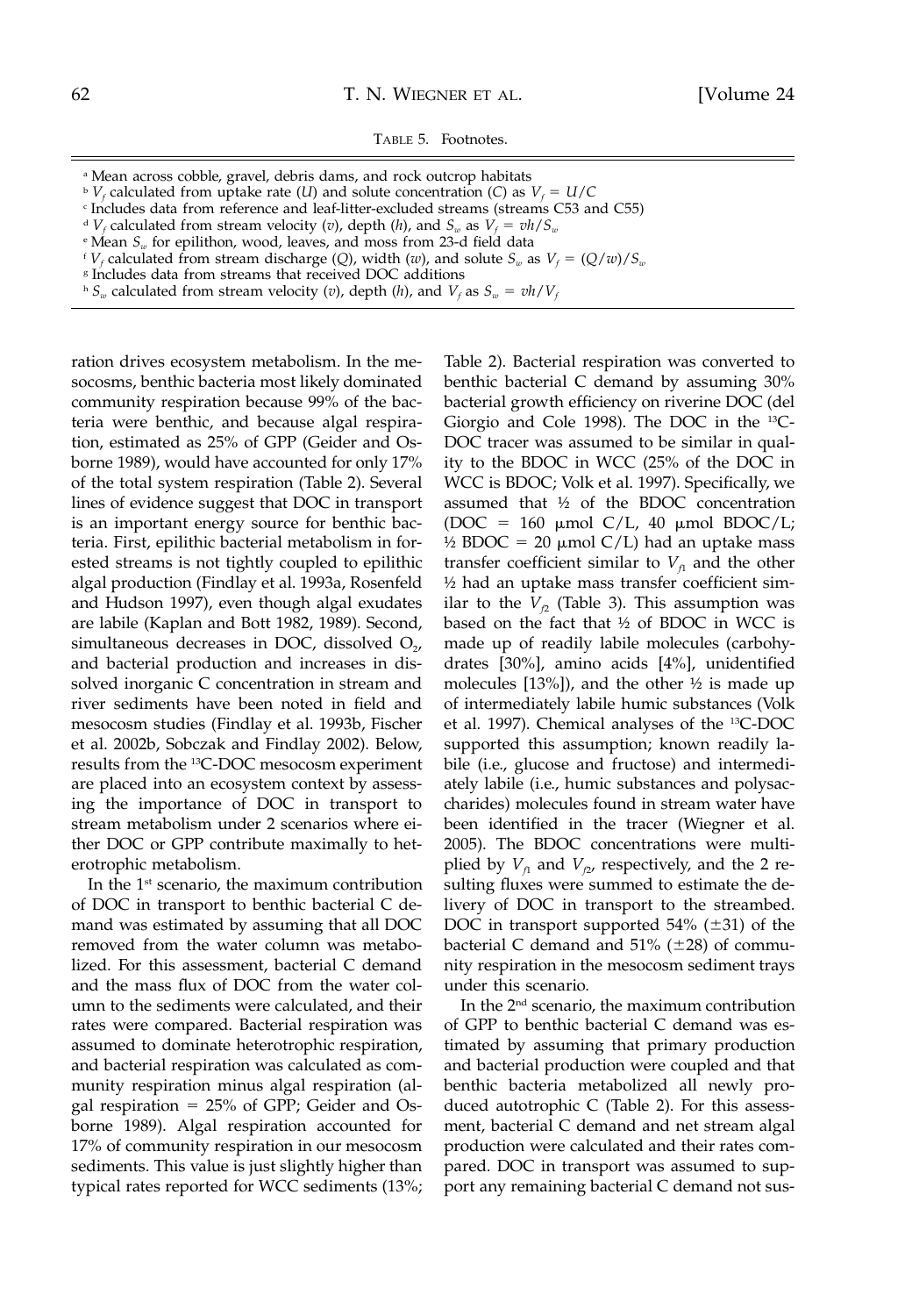tained by algal production. Net stream primary production (NPP) was calculated by subtracting algal respiration from GPP (see preceding paragraph). Based on the estimate for bacterial C demand calculated in the preceding paragraph,  $67\%$  ( $\pm 5$ ) of the bacterial C demand in our mesocosms was supported by NPP' (NPP'/ bacterial C demand  $\times$  100) and the remaining 33% ( $\pm$ 5) was supported by nonalgal C ([bacterial C demand  $-$  NPP']/[bacterial C demand]  $\times$  100). Assuming that this allochthonous C was DOC in transport,  $82\%$  ( $\pm 48$ ) of the DOC transported from the water column to the sediments would have been metabolized ([bacterial C demand  $-$  NPP']/[DOC flux]  $\times$  100) under this scenario.

The ultimate source of C sustaining heterotrophic bacterial metabolism is DOC even though significant relationships between benthic respiration, benthic bacterial abundance, and production have been observed with particulate organic C (POC) concentrations in sediments (e.g., Bott and Kaplan 1985, Edwards et al. 1990, Hedin 1990, Sobczak et al. 1998, Brunke and Fischer 1999). DOC may be taken up directly from water passing through the sediments or may come indirectly from benthic POC sources such as algal exudates, buried POC (from degradation), and DOC previously adsorbed to either the sediment biofilm or particles (Fiebig and Lock 1991, Fiebig 1992, Findlay and Sobczak 1996, Battin et al. 1999). Stream and river sediments biologically and chemically immobilize a significant fraction of DOC passing through them (Fiebig and Lock 1991, Battin et al. 1999, Brugger et al. 2001, Fischer et al. 2002a). Previous studies have found that DOC in transport can support 11 to 55% of the benthic bacterial metabolism in streams and rivers (Bott et al. 1984, Findlay et al. 1993b, Fischer et al. 2002a, Sobczak and Findlay 2002). In our mesocosms, DOC in transport supported 33 to 54% of the bacterial C demand, depending on the importance of  $NPP'$  as a  $C$  source. These results are consistent with previous estimates for WCC where 55% of benthic bacterial biomass (Bott et al. 1984) and 39% of hyporheic respiration (end-member mixing model, Battin et al. 2003) were supported by DOC in transport.

## *Fate of DOC in streams*

To determine the fate of DOC in transport in WCC, uptake lengths  $(S_{w1}, S_{w2})$  for readily and intermediately labile DOC, similar in quality to the 13C-DOC tracer, were calculated using the equation:

$$
S_w = v h / V_f \tag{7}
$$

where *v* and *h* were the velocity and depth of the stream at the time stream sediments were collected for the mesocosm experiment (Table 1) and  $V_f$  was the uptake mass transfer coefficient for the readily labile  $(V<sub>f1</sub>)$  and intermediately labile  $(V_{f2})$  components of the <sup>13</sup>C-DOC, as measured in the mesocosms (Table 3; Stream Solute Workshop 1990). The uptake length of a dissolved nutrient is the average distance it travels in the water column before being taken up by the sediments (Newbold et al. 1981). Assuming that values of  $V_f$  measured in the mesocosms were representative of DOC uptake in the stream, the readily and intermediately labile DOC would travel 175 and 3692 m, respectively, in WCC before being taken up by the sediments. These distances represent  $\sim$ 7% and  $>150\%$ , respectively, of the length of the 3<sup>rd</sup>-order reach. Thus, readily labile DOC should be an important energy source at the reach scale, whereas intermediately labile DOC should provide an energy link between upstream and downstream reaches, as originally proposed in the River Continuum Concept (Vannote et al. 1980). Further research is needed to quantify the pathways by which DOC from different lability classes and sources (autochthonous vs allochthonous) is transferred to higher trophic levels in aquatic ecosystems. Links between microbial and grazing food webs can be established by combining isotope techniques with whole-system measurements, and these links can be used to address the question of whether bacteria are a source or sink for C in aquatic ecosystems (Ducklow et al. 1986, Cole et al. 2002).

#### **Acknowledgements**

S. Adams, T. Bott, H. Brooks, C. Colburn, H. Gandhi, M. Gentile, S. Roberts, and H. Tyson assisted with laboratory work. This research is the result of work funded by the National Science Foundation, under grants DEB-0109122, DEB-0096276, and IBN-9985877.

## **Literature Cited**

ARNOSTI, C. 2003. Microbial extracellular enzymes and their role in dissolved organic matter cycling.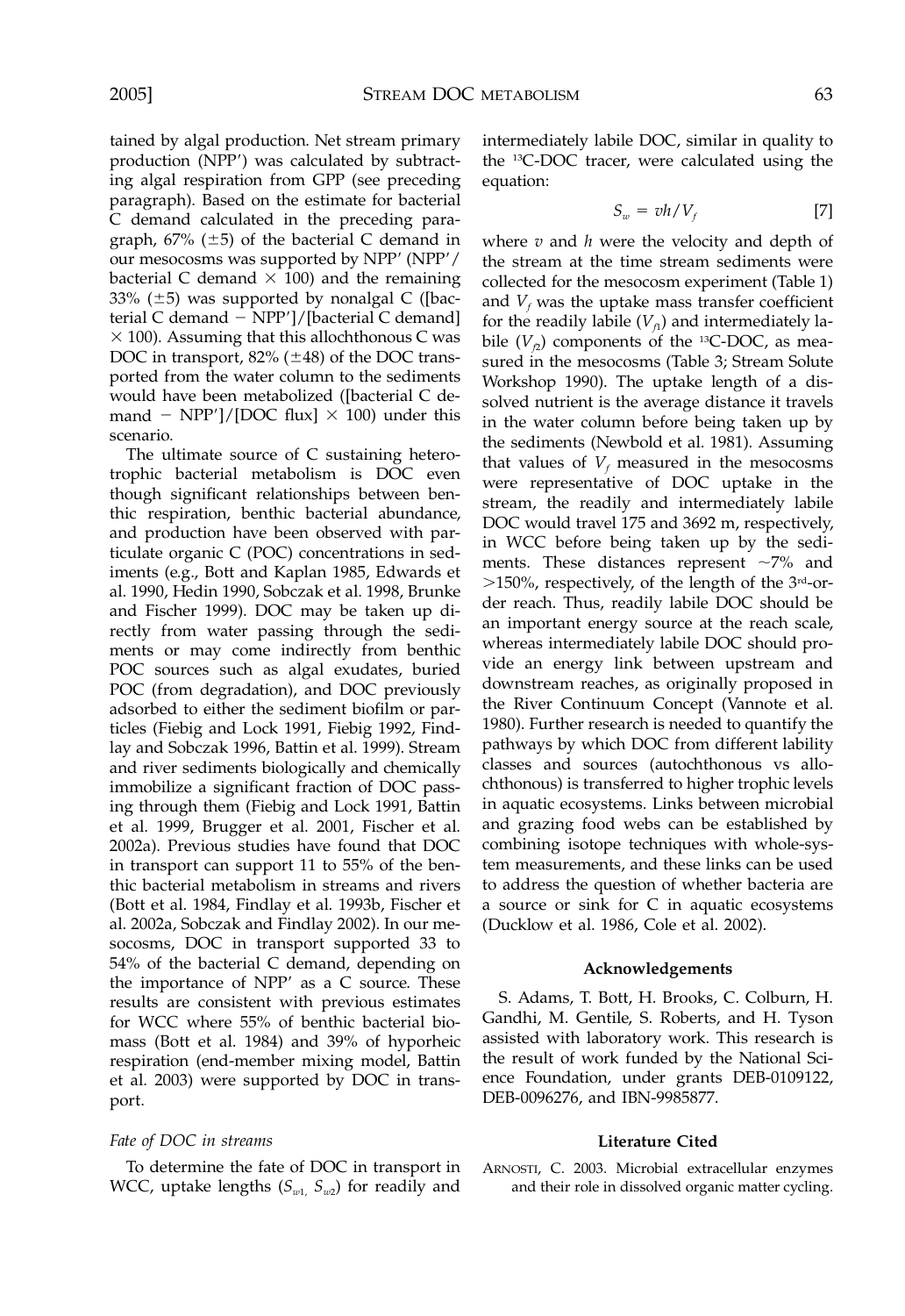Pages 315–342 *in* S. E. G. Findlay and R. L. Sinsabaugh (editors). Aquatic ecosystems: interactivity of dissolved organic matter. Academic Press, New York.

- BATTIN, T. J., A. BUTTURINI, AND F. SABATER. 1999. Immobilization and metabolism of dissolved organic carbon by natural sediment biofilms in a Mediterranean and temperate stream. Aquatic Microbial Ecology 19:297–305.
- BATTIN, T. J., L. A. KAPLAN, J. D. NEWBOLD, AND S. P. HENDRICKS. 2003. A mixing model analysis of stream solute dynamics and the contribution of a hyporheic zone to ecosystem function. Freshwater Biology 48:995–1014.
- BATTIN, T. J., A. WILLE, B. SATTLER, AND R. PSENNER. 2001. Phylogenetic and functional heterogeneity of sediment biofilms along environmental gradients in a glacial stream. Applied and Environmental Microbiology 67:799–807.
- BERNHARDT, E. S., R. O. HALL, AND G. E. LIKENS. 2002. Whole-system estimates of nitrification and nitrate uptake in streams of the Hubbard Brook Experimental Forest. Ecosystems 5:419–430.
- BERNHARDT, E. S., AND G. E. LIKENS. 2002. Dissolved organic carbon enrichment alters nitrogen dynamics in a forest stream. Ecology 83:1689–1700.
- BOTT, T. L., AND L. A. KAPLAN. 1985. Bacterial biomass, metabolic state, and activity in stream sediments: relation to environmental variables and multiple assay comparisons. Applied and Environmental Microbiology 50:508–522.
- BOTT, T. L., AND L. A. KAPLAN. 1993. Persistence of a surrogate for a genetically engineered cellulolytic microorganism and effects on aquatic community and ecosystem properties: mesocosm and stream comparisons. Canadian Journal of Microbiology 39:686–700.
- BOTT, T. L., L. A. KAPLAN, AND F. T. KUSERK. 1984. Benthic bacterial biomass supported by streamwater dissolved organic matter. Microbial Ecology 10:335–344.
- BOTT, T. L., J. PRESLAN, J. FINLAY, AND R. BRUNKER. 1977. The use of flowing-water microcosms and ecosystem streams to study microbial degradation of leaf litter and nitrilotriacetic acid (NTA). Developments in Industrial Microbiology 18:171– 184.
- BRUGGER, A., B. WETT, I. KOLAR, B. REITNER, AND G. J. HERNDL. 2001. Immobilization and bacterial utilization of dissolved organic carbon entering the riparian zone of the alpine Enns River, Austria. Aquatic Microbial Ecology 24:129–142.
- BRUNKE, M., AND H. FISCHER. 1999. Hyporheic bacteria–relationships to environmental gradients and invertebrates in a prealpine stream. Archiv für Hydrobiologie 146:189–217.
- COLE, J. J., S. R. CARPENTER, J. F. KITCHELL, AND M. L. PACE. 2002. Pathways of organic carbon utiliza-

tion in small lakes: results from a whole lake 13C addition and coupled model. Limnology and Oceanography 47:1664–1675.

- CUMMINS, K. W., J. J. KLUG, R. G. WETZEL, R. C. PE-TERSEN, K. F. SUBERKROPP, B. A. MANNY, J. C. WUYCHECK, AND F. O. HOWARD. 1972. Organic enrichment with leaf leachate in experimental lotic ecosystems. BioScience 22:719–722.
- DAHM, C. N. 1981. Pathways and mechanisms for removal of dissolved organic carbon from leaf leachate in streams. Canadian Journal of Fisheries and Aquatic Sciences 38:68–76.
- DAHM, C. N. 1984. Uptake of dissolved organic carbon in mountain streams. Verhandlungen der Internationalen Vereinigung für theoretische und angewandte Limnologie 22:1842–1846.
- DAVIS, J. C., AND G. W. MINSHALL. 1999. Nitrogen and phosphorus uptake in two Idaho (USA) headwater wilderness streams. Oecologia (Berlin) 119: 247–255.
- DEL GIORGIO, P. A., AND J. J. COLE. 1998. Bacterial growth efficiency in natural aquatic systems. Annual Review of Ecology and Systematics 29:503– 541.
- DODDS, W. K., A. J. LÓPEZ, W. B. BOWDEN, S. GREGORY, N. B. GRIMM, S. K. HAMILTON, A. E. HERSHEY, E. MARTI´, W. H. MCDOWELL, J. L. MEYER, D. MOR-RALL, P. J. MULHOLLAND, B. J. PETERSON, J. L. TANK, H. M. VALETT, J. R. WEBSTER, AND W. WOLLHEIM. 2002. N uptake as a function of concentration in streams. Journal of the North American Benthological Society 21:206–220.
- DUCKLOW, H. W., D. A. PURDIE, P. J. LEB. WILLIAMS, AND J. M. DAVIES. 1986. Bacterioplankton: a sink for carbon in a coastal marine plankton community. Science 232:865–867.
- EDWARDS, R. T., J. L. MEYER, AND S. E. G. FINDLAY. 1990. The relative contribution of benthic and suspended bacteria to system biomass, production, and metabolism in a low-gradient blackwater river. Journal of the North American Benthological Society 9:216–228.
- FIEBIG, D. M. 1992. Fates of dissolved free amino acids in groundwater discharged through stream bed sediments. Hydrobiologia 235/236:311–319.
- FIEBIG, D. M., AND M. A. LOCK. 1991. Immobilization of dissolved organic matter from groundwater discharging through the stream bed. Freshwater Biology 26:45–55.
- FINDLAY, S., K. HOWE, AND D. FONTVIEILLE. 1993a. Bacterial-algal relationships in streams of the Hubbard Brook Experimental Forest. Ecology 74: 2326–2336.
- FINDLAY, S., AND W. V. SOBCZAK. 1996. Variability in removal of dissolved organic carbon in hyporheic sediments. Journal of the North American Benthological Society 15:35–41.
- FINDLAY, S., D. STRAYER, C. GOUMBALA, AND K.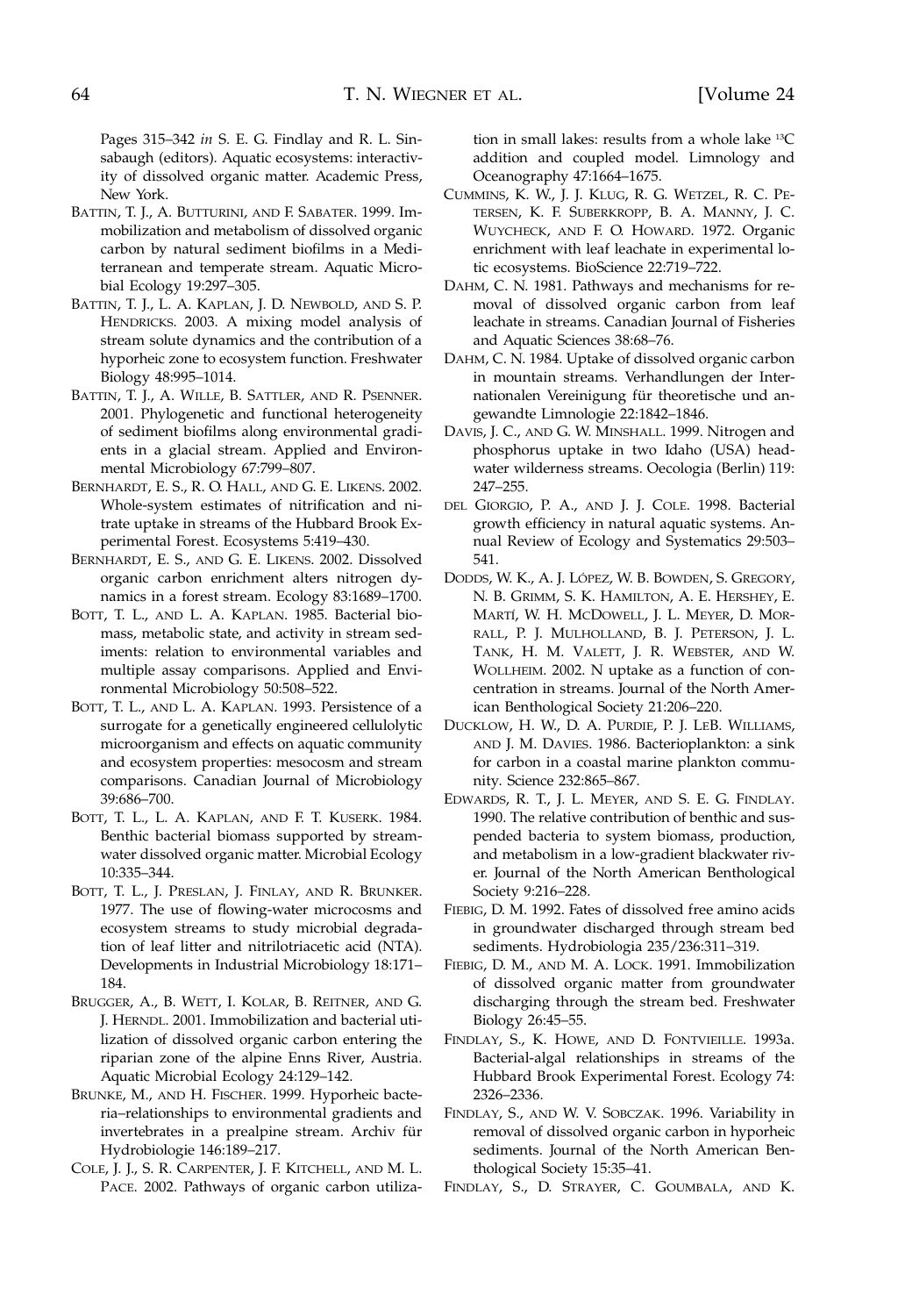GOULD. 1993b. Metabolism of streamwater dissolved organic carbon in the shallow hyporheic zone. Limnology and Oceanography 38:1493– 1499.

- FISCHER, H., AND M. PUSCH. 2001. Comparison of bacterial production in sediments, epiphyton and the pelagic zone of a lowland river. Freshwater Biology 46:1335–1348.
- FISCHER, H., A. SACHSE, C. E. W. STEINBERG, AND M. PUSCH. 2002a. Differential retention and utilization of dissolved organic carbon by bacteria in river sediments. Limnology and Oceanography 47:1702–1711.
- FISCHER, H., S. C. WANNER, AND M. PUSCH. 2002b. Bacterial abundance and production in river sediments as related to the biogeochemical composition of particulate organic matter (POM). Biogeochemistry 61:37–55.
- FISHER, S. G., AND G. E. LIKENS. 1973. Energy flow in Bear Brook, New Hampshire: an integrative approach to stream ecosystem metabolism. Ecological Monographs 43:421–439.
- GANDHI, H., T. N. WIEGNER, P. H. OSTROM, L. A. KAP-LAN, AND N. E. OSTROM. 2004. Isotopic (<sup>13</sup>C) analysis of dissolved organic carbon in stream water using an elemental analyzer coupled to a stable isotope ratio mass spectrometer. Rapid Communications in Mass Spectrometry 18:903–906.
- GEIDER, R. J., AND B. A. OSBORNE. 1989. Respiration and microalgal growth: a review of the quantitative relationship between dark respiration and growth. New Phytologist 112:327–341.
- HALL, R. O. 1995. Use of a stable carbon isotope addition to trace bacterial carbon through a stream food web. Journal of the North American Benthological Society 14:269–277.
- HALL, R. O., E. S. BERNHARDT, AND G. E. LIKENS. 2002. Relating nutrient uptake with transient storage in forested mountain streams. Limnology and Oceanography 47:255–265.
- HALL, R. O., AND J. L. MEYER. 1998. The trophic significance of bacteria in a detritus-based stream food web. Ecology 79:1995–2012.
- HALL, R. O., B. J. PETERSON, AND J. L. MEYER. 1998. Testing a nitrogen-cycling model of a forest stream by using a nitrogen-15 tracer addition. Ecosystems 1:283–298.
- HALL, R. O., AND J. L. TANK. 2003. Ecosystem metabolism controls nitrogen uptake in streams in Grand Teton National Park, Wyoming. Limnology and Oceanography 48:1120–1128.
- HAMILTON, S. K., J. L. TANK, D. F. RAIKOW, W. M. WOLLHEIM, B. J. PETERSON, AND J. R. WEBSTER. 2001. Nitrogen uptake and transformation in a midwestern U.S. stream: a stable isotope enrichment study. Biogeochemistry 54:297–340.
- HART, B. T., P. FREEMAN, AND I. D. MCKELVIE. 1992. Whole-stream phosphorus release studies: varia-

tion in uptake length with initial phosphorus concentration. Hydrobiologia 235/236:573–584.

- HEDIN, L. O. 1990. Factors controlling sediment community respiration in woodland stream ecosystems. Oikos 57:94–105.
- HONGVE, D. 1999. Production of dissolved organic carbon in forested catchments. Journal of Hydrology 224:91–99.
- HUTCHINSON, G. E. 1957. A treatise on limnology. Vol. 1: Geography, physics, and chemistry. John Wiley and Sons, New York.
- KAPLAN, L. A. 1992. Comparison of high-temperature and persulfate oxidation methods for determination of dissolved organic carbon in freshwaters. Limnology and Oceanography 37:1119–1125.
- KAPLAN, L. A. 1994. A field and laboratory procedure to collect, process, and preserve freshwater samples for dissolved organic carbon analysis. Limnology and Oceanography 39:1470–1476.
- KAPLAN, L. A., AND T. L. BOTT. 1982. Diel fluctuations of DOC generated by algae in a piedmont stream. Limnology and Oceanography 27:1091–1100.
- KAPLAN, L. A., AND T. L. BOTT. 1983. Microbial heterotrophic utilization of dissolved organic matter in a piedmont stream. Freshwater Biology 13: 363–377.
- KAPLAN, L. A., AND T. L. BOTT. 1985. Acclimation of stream-bed heterotrophic microflora: metabolic responses to dissolved organic matter. Freshwater Biology 15:479–492.
- KAPLAN, L. A., AND T. L. BOTT. 1989. Diel fluctuations in bacterial activity on streambed substrata during vernal algal blooms: effects of temperature, water chemistry, and habitat. Limnology and Oceanography 34:718–733.
- KAPLAN, L. A., T. L. BOTT, AND J. K. BIELICKI. 1992. Assessment of [3 H]thymidine incorporation into DNA as a method to determine bacterial productivity in stream bed sediments. Applied and Environmental Microbiology 58:3614–3621.
- KAPLAN, L. A., R. A. LARSON, AND T. L. BOTT. 1980. Patterns of dissolved organic carbon in transport. Limnology and Oceanography 25:1034–1043.
- KAPLAN, L. A., AND J. D. NEWBOLD. 1993. Biogeochemistry of dissolved organic carbon entering streams. Pages 139–165 *in* T. E. Ford (editor). Aquatic microbiology: an ecological approach. Blackwell Scientific Publications, Boston, Massachusetts.
- KAPLAN, L. A., AND J. D. NEWBOLD. 2003. The role of monomers in stream ecosystem metabolism. Pages 97–119 *in* S. E. G. Findlay and R. L. Sinsabaugh (editors). Aquatic ecosystems: interactivity of dissolved organic matter. Academic Press, New York.
- KUSERK, F. T., L. A. KAPLAN, AND T. L. BOTT. 1984. In situ measures of dissolved organic carbon flux in a rural stream. Canadian Journal of Fisheries and Aquatic Sciences 41:964–973.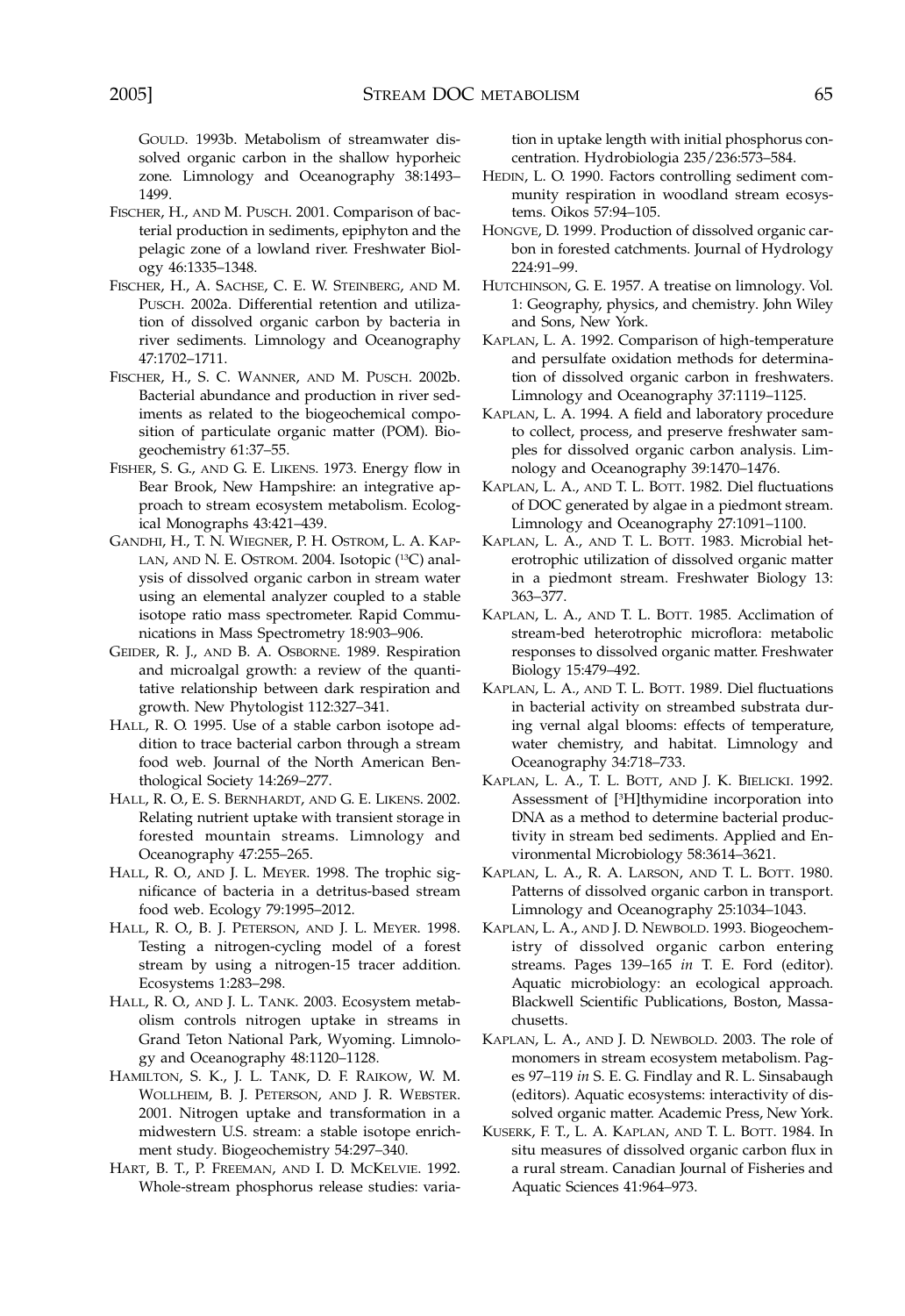- LOCK, M. A., AND H. B. N. HYNES. 1975. The disappearance of four leaf leachates in a hard and soft water stream in South Western Ontario, Canada. Internationale Revue der gesamten Hydrobiologie 60:847–855.
- LOCK, M. A., AND H. B. N. HYNES. 1976. The fate of "dissolved" organic carbon derived from autumn-shed maple leaves (*Acer saccharum*) in a temperate hard-water stream. Limnology and Oceanography 21:436–443.
- LORENZEN, C. J. 1967. Determination of chlorophyll and pheo-pigments: spectrophotometric equations. Limnology and Oceanography 12:343–346.
- MARTÍ, E., AND F. SABATER. 1996. High variability in temporal and spatial nutrient retention in Mediterranean streams. Ecology 77:854–869.
- MCCLAUGHERTY, C. A. 1983. Soluble polyphenols and carbohydrates in throughfall and leaf litter decomposition. Acta Oecologica/Oecologia Generalis 4:375–385.
- MCDOWELL, W. H. 1985. Kinetics and mechanisms of dissolved organic carbon retention in a headwater stream. Biogeochemistry 1:329–352.
- MCDOWELL, W. H., AND S. G. FISHER. 1976. Autumnal processing of dissolved organic matter in a small woodland stream ecosystem. Ecology 57:561–569.
- MERRIAM, J. L., W. H. MCDOWELL, J. L. TANK, W. M. WOLLHEIM, C. L. CRENSHAW, AND S. L. JOHNSON. 2002. Characterizing nitrogen dynamics, retention and transport in a tropical rainforest stream using an *in situ* 15N addition. Freshwater Biology 47:143–160.
- MEYER, J. L., C. M. TATE, R. T. EDWARDS, AND M. T. CROCKER. 1988. The trophic significance of dissolved organic carbon in streams. Pages 269–278 *in* W. T. Swank and D. A. Crossley (editors). Forest hydrology and ecology at Coweeta. Springer– Verlag, New York.
- MEYER, J. L., J. B. WALLACE, AND S. L. EGGERT. 1998. Leaf litter as a source of dissolved organic carbon in streams. Ecosystems 1:240–249.
- MINSHALL, G. W., R. C. PETERSEN, K. W. CUMMINS, T. L. BOTT, J. R. SEDELL, C. E. CUSHING, AND R. L. VANNOTE. 1983. Interbiome comparison of stream ecosystem dynamics. Ecological Monographs 53: 1–25.
- MULHOLLAND, P. J., J. D. NEWBOLD, J. W. ELWOOD, L. A. FERREN, AND J. R. WEBSTER. 1985. Phosphorus spiraling in a woodland stream: seasonal variations. Ecology 66:1012–1023.
- MULHOLLAND, P. J., A. D. STEINMAN, AND J. W. EL-WOOD. 1990. Measurement of phosphorus uptake length in streams: comparison of radiotracer and stable PO<sub>4</sub> releases. Canadian Journal of Fisheries and Aquatic Sciences 47:2351–2357.
- MULHOLLAND, P. J., J. L. TANK, D. M. SANZONE, J. R. WEBSTER, W. M. WOLLHEIM, B. J. PETERSON, AND J. L. MEYER. 2000a. Ammonium and nitrate up-

take lengths in a small forested stream determined by 15N tracer and short-term nutrient enrichment experiments. Verhandlungen der Internationalen Vereinigung für theoretische und angewandte Limnologie 27:1320–1325.

- MULHOLLAND, P. J., J. L. TANK, D. M. SANZONE, W. M. WOLLHEIM, B. J. PETERSON, J. R. WEBSTER, AND J. L. MEYER. 2000b. Nitrogen cycling in a forest stream determined by a 15N tracer addition. Ecological Monographs 70:471–493.
- MULHOLLAND, P. J., J. L. TANK, J. R. WEBSTER, W. B. BOWDEN, W. K. DODDS, S. V. GREGORY, N. B. GRIMM, S. K. HAMILTON, S. L. JOHNSON, E. MARTI´, W. H. MCDOWELL, J. L. MERRIAM, J. L. MEYER, B. J. PETERSON, H. M. VALETT, AND W. M. WOLL-HEIM. 2002. Can uptake length in streams be determined by nutrient addition experiments? Results from an interbiome comparison study. Journal of the North American Benthological Society 21:544–560.
- MUNN, N. L., AND J. L. MEYER. 1990. Habitat-specific solute retention in two small streams: an intersite comparison. Ecology 71:2069–2082.
- NEWBOLD, J. D., T. L. BOTT, L. A. KAPLAN, B. W. SWEE-NEY, AND R. L. VANNOTE. 1997. Pages 46–50 *in* J. R. Webster and J. L Meyer (editors). Stream organic matter budgets. Organic matter dynamics in White Clay Creek, Pennsylvania, USA. Journal of the North American Benthological Society 16.
- NEWBOLD, J. D., J. W. ELWOOD, R. V. O'NEILL, AND A. L. SHELDON. 1983. Phosphorus dynamics in a woodland stream ecosystem: a study of nutrient spiraling. Ecology 64:1249–1265.
- NEWBOLD, J. D., J. W. ELWOOD, R. V. O'NEILL, AND W. VAN WINKLE. 1981. Measuring nutrient spiraling in streams. Canadian Journal of Fisheries and Aquatic Sciences 38:860–863.
- PALMER, S. M., D. HOPE, M. F. BILLETT, J. J. C. DAWSON, AND C. L. BRYANT. 2001. Sources of organic and inorganic carbon in a headwater stream: evidence from carbon isotope studies. Biogeochemistry 52: 321–338.
- QUALLS, R. G., B. L. HAINES, AND W. T. SWANK. 1991. Fluxes of dissolved organic nutrients and humic substances in a deciduous forest. Ecology 72:254– 266.
- ROSENFELD, J. S., AND J. J. HUDSON. 1997. Primary production, bacterial production, and invertebrate biomass in pools and riffles in southern Ontario streams. Archiv für Hydrobiologie 139:301-316.
- SERVAIS, P., G. BILLEN, AND M.-C. HASCOËT. 1987. Determination of the biodegradable fraction of dissolved organic matter in waters. Water Research 21:445–450.
- SOBCZAK, W. V., AND S. FINDLAY. 2002. Variation in bioavailability of dissolved organic carbon among stream hyporheic flowpaths. Ecology 83:3194– 3209.